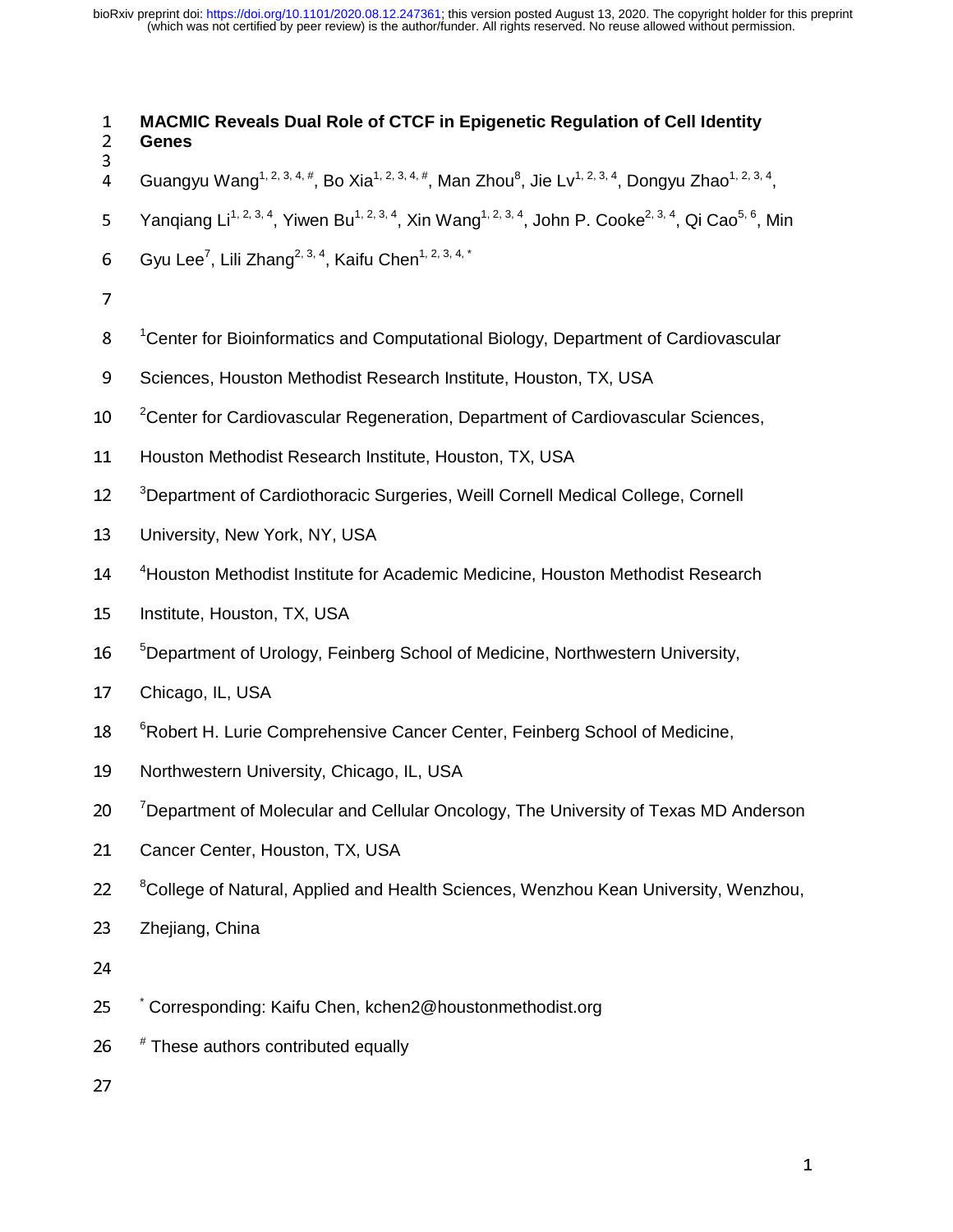# <sup>28</sup>**ABSTRACT**

29 Numerous studies of relationship between epigenomic features have focused on their 30 strong correlation across the genome, likely because such relationship can be easily 31 identified by many established methods for correlation analysis. However, two features 32 with little correlation may still colocalize at many genomic sites to implement important 33 functions. There is no bioinformatic tool for researchers to specifically identify such 34 feature pair. Here, we develop a method to identify feature pair in which two features 35 have maximal colocalization but minimal correlation (MACMIC) across the genome. By <sup>36</sup>MACMIC analysis of 3,385 feature pairs in 15 cell types, we reveal a dual role of CTCF 37 in epigenetic regulation of cell identity genes. Although super-enhancers are associated <sup>38</sup>with activation of target genes, only a subset of super-enhancers colocalized with CTCF 39 regulate cell identity genes. At super-enhancers colocalized with CTCF, the CTCF is 40 required for the active marker H3K27ac in cell type requiring the activation, and also 41 required for the repressive marker H3K27me3 in other cell types requiring the repression. 42 Our work demonstrates the biological utility of the MACMIC analysis and reveals a key 43 role for CTCF in epigenetic regulation of cell identity. 44 <sup>45</sup>**Keywords:** mutual information, correlation, CTCF, super-enhancer, H3K27ac, 46 H3K27me3

- 47
- 48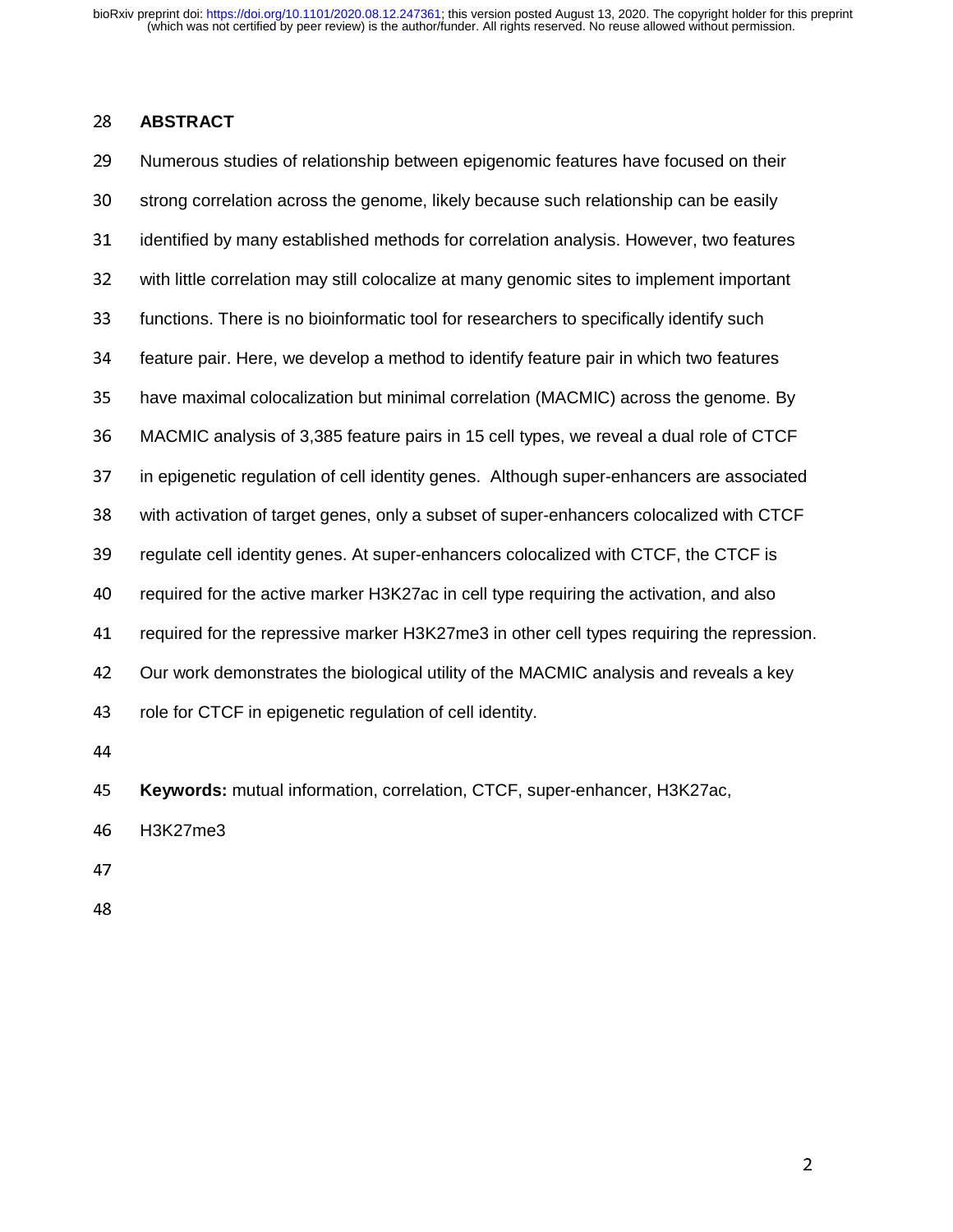# <sup>49</sup>**INTRODUCTION**

50 As DNA sequencing data expands at an unprecedented speed, genomic (including 51 epigenomic) data such as RNA-seg, ChIP-seg and genome sequencing data can be 52 conveniently collected from public databases. Each set of sequencing data is typically 53 collected to investigate a genomic (including epigenomic) feature across the genome, <sup>54</sup>e.g., RNA-Seq dataset to investigate the expression profile of all genes in a genome, <sup>55</sup>ChIP-Seq dataset to investigate a histone modification or the binding of a transcription 56 factor at individual sites across the genome. It is commonly recognized that the function 57 of a genome cannot be fully understood by studying a single genomic feature. Many 58 studies showed that analysis of correlation between two genomic features had a strong 59 potential to identify their regulatory relationship in an important biological process<sup>1</sup>. For 60 instance, a strong positive correlation between the binding intensity of a protein near <sup>61</sup>individual genes and the expression level of these genes might help define the protein to 62 be an activator of transcription<sup>2</sup>. By focusing on the correlation between the RNA <sup>63</sup>expression and a histone modification, the roles of individual histone modifications in the 64 activation or repression of transcription have also been recognized<sup>3,4</sup>.

65

<sup>66</sup>However, in many aspects of informatics, the representation of knowledge can be more 67 efficient by using a combination of uncorrelated features<sup>5</sup>. In other words, highly 68 correlated features often contain redundant information $6$ . For example, whereas the 69 dozens of pluripotent factors such as Oct4, Sox2, Klf-4, and c-Myc, are all useful to 70 predict genes expressed in stem cells  $7-9$ , combining some pluripotent factors with 71 endothelial lineage factors such as Lmo2 and Erg would add power to also predict genes 72 expressed in endothelial cells; therefore, it can be more powerful using combined 73 information from transcription factors with distinct functions, as opposed to an analysis 74 using the transcription factors with similar effects on a shared set of target genes. More

 $\sim$  3.3  $\sim$  3.3  $\sim$  3.3  $\sim$  3.3  $\sim$  3.3  $\sim$  3.3  $\sim$  3.3  $\sim$  3.3  $\sim$  3.3  $\sim$  3.3  $\sim$  3.3  $\sim$  3.3  $\sim$  3.3  $\sim$  3.3  $\sim$  3.3  $\sim$  3.3  $\sim$  3.3  $\sim$  3.3  $\sim$  3.3  $\sim$  3.3  $\sim$  3.3  $\sim$  3.3  $\sim$  3.3  $\sim$  3.3  $\sim$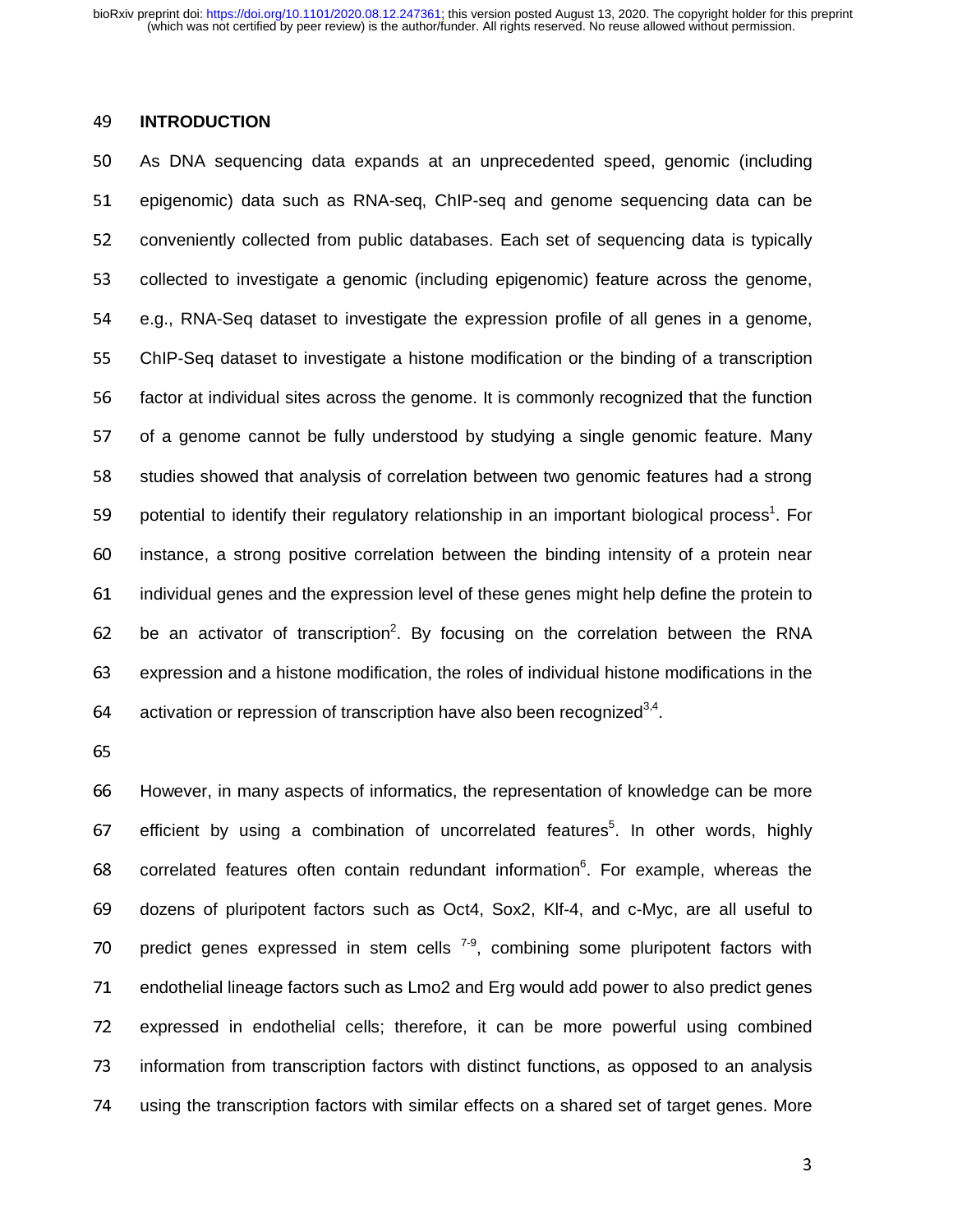75 importantly, colocalization of low-correlation chromatin features may still happen in a 76 biologically considerable manner to implement important functions. For instance, the 77 histone modifications H3K27me3 and H3K4me3 are known to be associated with 78 repression and activation of transcription in differentiated cells, respectively<sup>10</sup>. As a result, 79 they show negative correlation and often occur at different genes in somatic cell types<sup>11</sup>. 80 However, these two markers lose the correlation and colocalize at a large set of genes in 81. embryonic stem cells<sup>12</sup>. It is well known now that the colocalizations of H3K27me3 and <sup>82</sup>H3K4me3 in embryonic stem cells define bivalent chromatin domains, which are 83 functionally distinct from both the repressive domains associated with H3K27me3 and 84 the active domains associated with H3K4me3. Theses bivalent chromatin domains play 85 a unique role in embryonic stem cells to maintain a bivalent status of the lineage factors 86 for individual somatic cell types  $13-15$ . Therefore, analyzing colocalization of two chromatin 87 features with globally low correlation in a cell has the potential to reveal novel biological 88 mechanisms. However, little is known yet about the biological implications of such 89 colocalization for the other chromatin features beyond H3K4me3 and H3K27me3. <sup>90</sup>Therefore, the community is in need of a robust method to identify and understand the 91 biologically important colocalization of uncorrelated chromatin features in a cell.

92

93 In this study, we utilized mutual information<sup>16</sup> as an indication for general correlation <sup>94</sup>(relevance) between a pair of genomic features, and mathematically integrated it with 95 the number of colocalizations between the features to define a score for maximal 96 colocalization minimal correlation (MACMIC). The MACMIC score allows us to 97 quantitatively prioritize the feature combinations that have large number of 98 colocalizations but low correlation. We next performed a systematic analysis of MACMIC 99 score between chromatin features using 1,522 datasets for histone modifications or the 100 binding of chromatin proteins from embryonic stem cells as well as somatic cell types.

de la construcción de la construcción de la construcción de la construcción de la construcción de la construcc<br>A la construcción de la construcción de la construcción de la construcción de la construcción de la construcci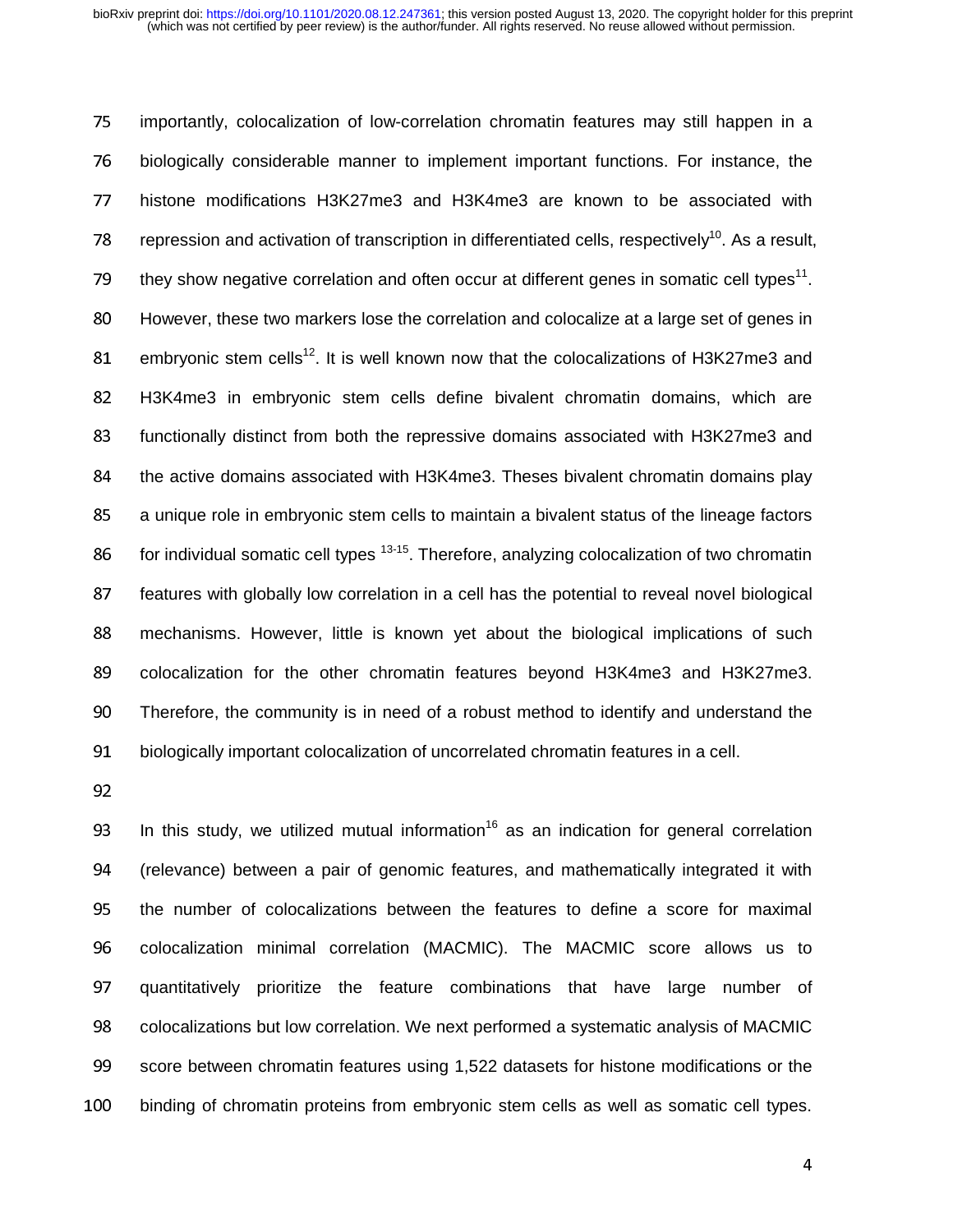- 101 Our analysis successfully recaptured the previously discovered bivalent domain in
- 102 embryonic stem cells, and further revealed a key role for CCCTC-Binding Factor (CTCF)
- 103 in the epigenetic regulation of cell identity genes.
- 104

#### <sup>105</sup>**MATERIAL AND METHODS**

#### <sup>106</sup>**Data collection**

107 The RNA-seq, transcript factors and histone modifications ChIP-seq data for human 108 primary cells, human embryonic stem cells and mouse embryonic stem cells were 109 downloaded from GEO database and ENCODE project website 110 (https://www.encodeproject.org/)  $^{17}$ . Processed annotated topologically associating 111 domains and loops from  $HUVEC<sup>40</sup>$  were downloaded from GEO. Detailed information of 112 datasets reanalyzed in this study was listed in Table S1 and Table S2.

113

# <sup>114</sup>**Data processing and analysis**

115 Human reference genome sequence version hg19, mouse reference genome sequence 116 version mm9 and UCSC Known Genes were downloaded from the UCSC Genome 117 Browser website <sup>18</sup>. TPMs of RNA-seq from ENCODE were directly downloaded from 118 ENCODE project. For GEO datasets, RNA-seq raw reads were mapped to the human 119 genome version hg19 using TopHat version 2.1.1 with default parameter values. The 120 expression value for each gene was determined by the function Cuffdiff in Cufflinks 121 version 2.2.1 with default parameter values.

122

123 For ChIP-seq data, reads were first mapped to reference genome by Bowtie version 124 1.1.0. Peak calling and generation of .wig file were performed by DANPOS 2.2.3. Bigwig 125 was generated using the tool WigToBigWig. The tool WigToBigWig was downloaded 126 from the ENCODE project website (https://www.encodeproject.org/software/wigtobigwig/)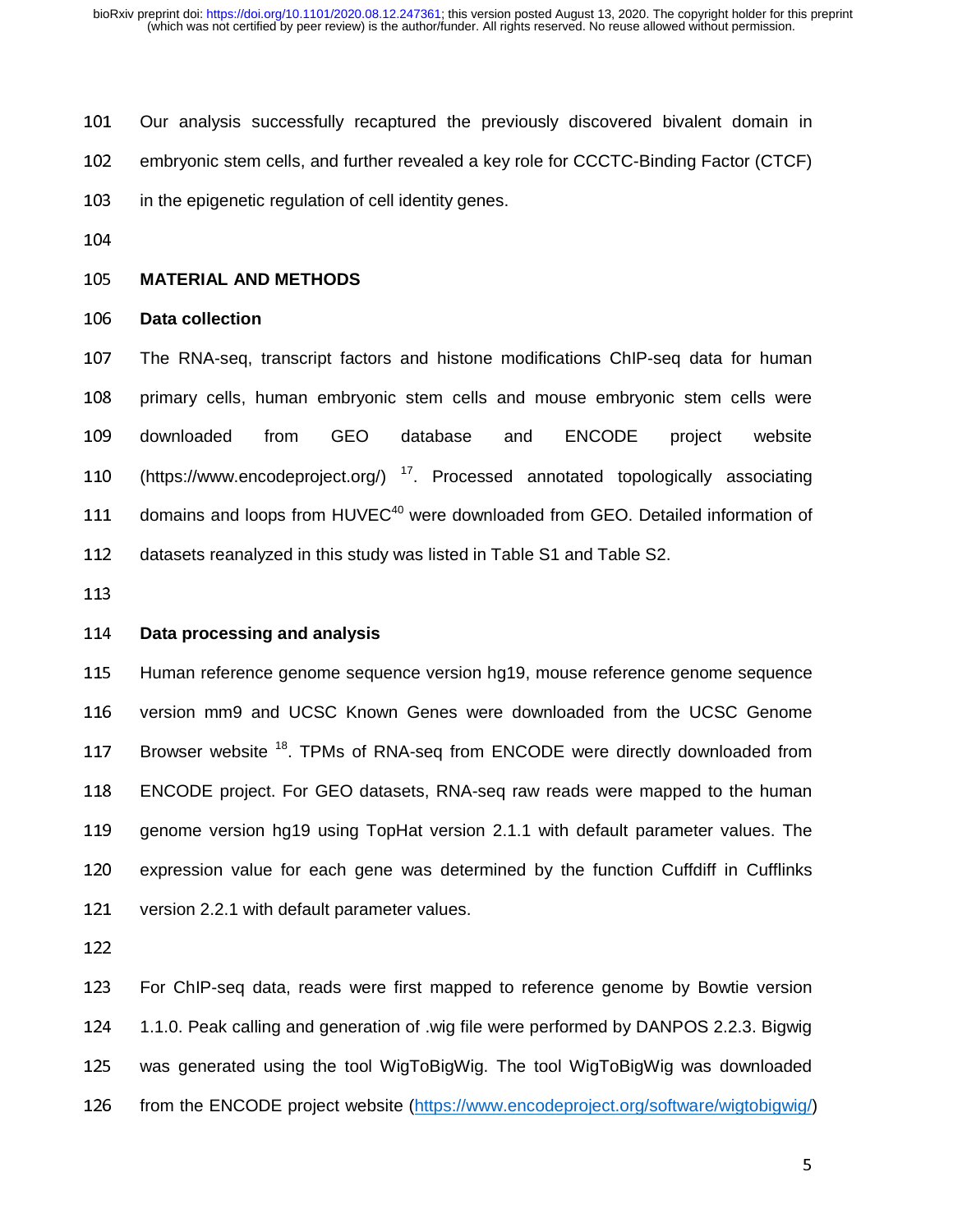$17$ . Then 127 <sup>17</sup>. Then bigwig file was submitted to the UCSC Genome Browser 128 (https://genome.ucsc.edu) to visualize the ChIP-Seq signal at each base pair <sup>18,19</sup>. The 129 average density plots of epigenetic marks in promoter region around TSS were plotted 130 using the Profile function in DANPOS version 2.2.3. Heatmap was plotted using 131 Morpheus (https://software.broadinstitute.org/morpheus). P values of boxplots were 132 calculated with a two-sided Wilcoxon test. For the regulation network, we used CellNet 133 method<sup>20</sup> to define the network and downloaded the network nodes (genes), edges and 134 value of closeness between nodes from CellNet website (http://cellnet.hms.harvard.edu/). 135 As the gene number will affect the percentage and p value of overlap between gene 136 groups, we used the same number of top genes from each group to avoid this effect. 137 Because the genes associated with Broad H3K4me3 was reported to be around 500 in 138 each cell type  $2^1$ , we used this number of genes for each gene group.

139

# <sup>140</sup>**Integrated analysis of two chromatin features**

141 For individual markers, the ranking of genes was based on the width of individual 142 markers on the gene promoter region (upstream 3kb of TSS to downstream 10kb of <sup>143</sup>TSS). For the ranking of genes based on the colocalization of two chromatin features, 144 the rank product of two individual markers was calculated first. We defined rank product 145 as  $RP = \sqrt{\prod_{i=1}^{n} r_{1,i} * r_{2,i}}$ , where the  $r_{1,i}$  is the rank of wide for the first marker, the  $r_{2,i}$  is 146 the rank of wide for the second marker. Then if no colocalization of these two chromatin 147 markers was detected in the gene promoter region, the gene was being removed from 148 the ranking. A colocalization of two chromatin markers at a specific genomic locus was 149 defined by requiring at least 1bp overlap. To measure the colocalization level of two 150 chromatin markers, we calculated the total number of genomic loci that display overlap 151 of these two chromatin markers across whole genome. Afterward, the genes associated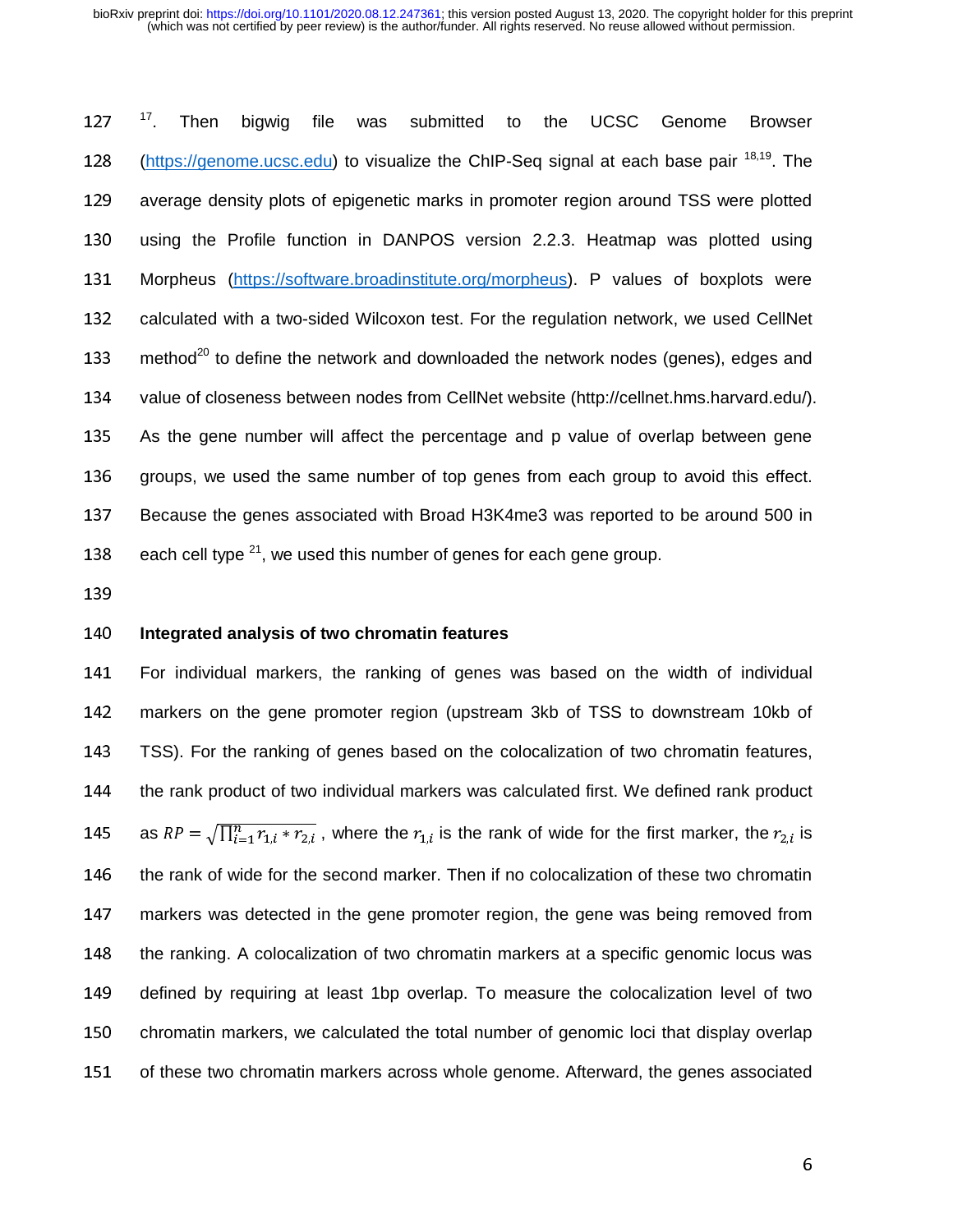152 with the colocalization of these two chromatin features were ranked based on the rank 153 product of individual features. For a fair comparison, each group defined by H3K4me3, <sup>154</sup>H3K27ac, H3K27me3, colocalization of broad H3K4me3 and broad H3K27me3, 155 colocalization of broad H3K4me3 and broad H3K27ac contained only the top 500 genes. 156 GO term pathway analysis was performed by the web portal  $(\frac{http://geneontology.org/}{2})^{22}$ . 157

# <sup>158</sup>**Calculation of MACMIC score**

<sup>159</sup>To calculate MACMIC score, we first calculated Mutual information (MI) that is a widely

160 used measure of the mutual dependence between two variables. More specifically, MI

<sup>161</sup>measures how much does the knowledge of one variable reduces uncertainty of the

162 other variable. If two chromatin markers have larger MI, these two chromatin markers

163 share more information and are less independent from each other. Mathematically,

164 mutual information is calculated by following equations:

165

$$
I(X; Y) = H(X) + H(Y) - H(X, Y)
$$

166

167 where *X* and *Y* represent the peak width from two different chromatin features,  $I(X;Y)$  is 168 the mutual information of *X* and *Y. H(X)* and *H(Y) are* the marginal entropies and *H(X,Y)* 169 is the joint entropy of *X* and *Y.* Entropies are calculated by the following equation: 170

$$
H(X) = -\sum_{i=1}^{n} P(x_i) \log P(x_i)
$$

171 where *n* is the total gene number,  $P(x_i)$  is the probability by which the total signal of a 172 given genomic marker is  $x_i$  in the promoter region of gene *i*. To calculate  $H(X)$ , we 173 focused on the promoter region from 3kb upstream to 10kb downstream of transcription 174 start site. For a promoter that has multiple ChiP-seq peaks, we calculated the total signal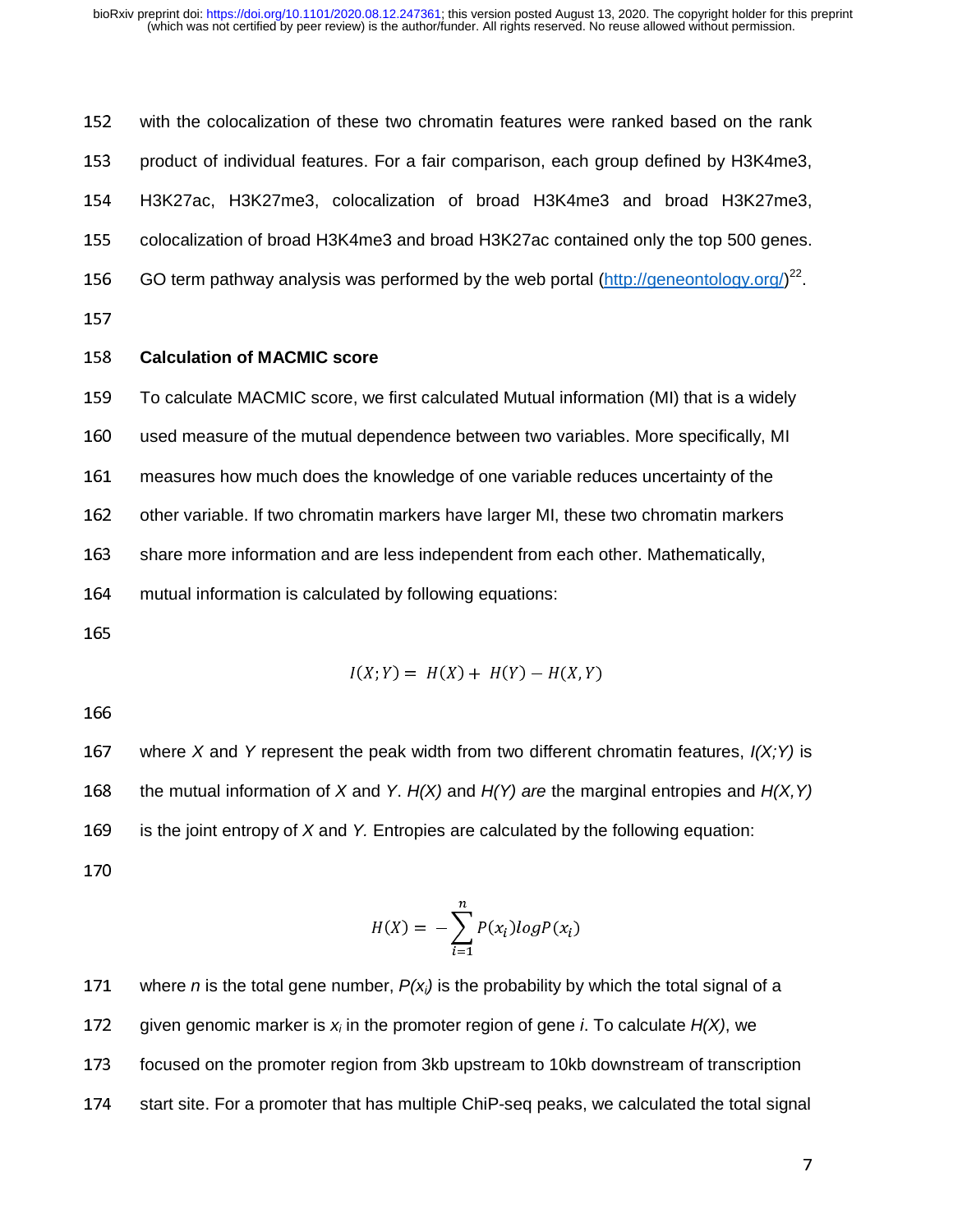- 175 that is the sum of signals in these peaks. The function Selector in DANPOS was used to
- 176 map peaks to promoters. And we used Poisson distribution to calculate the probability of
- 177 the observed ChiP-seq signal in a given promoter region  $2<sup>3</sup>$ . To calculate the joint
- 178 entropy of two genomic features, we used the following equation:

$$
H(X,Y) = -\sum_{i=1}^{n} P(x_i, y_i) log P(x_i, y_i),
$$

- 179 where *n* is the total gene number,  $P(x_i, y_i)$  is the joint probability that the total signals of
- 180 the first and second markers are  $x_i$  and  $y_i$  in the promoter region of gene *i*.
- 181

182 Considering the penalty of high correlation feature pairs, MACMIC score is calculated by 183 the following equation:

184

$$
MIRC = \frac{C_{observed} - C_{expected}}{C_{expected}}
$$

185

186 where C represents the colocalization of two chromatin features which is counted by the 187 number of overlap events. The p-value for each term tests the null hypothesis that the 188 residual is equal to zero. A low p-value  $(<0.05)$  indicates that for a specific value of MI, 189 the feature combinations have a significant higher colocalization than the estimated 190 colocalization on the genome.

191

#### <sup>192</sup>**CTCF associated super-enhancers**

<sup>193</sup>CTCF ChIP-seq datasets were processed as previously described. Peaks with height 194 larger than upper quartile of peak height values were defined as high confidence CTCF 195 peaks. Super-enhancers were defined as previous defined $24$ , and then super-enhancers 196 were categorized into two categories based on the existence of high confidence CTCF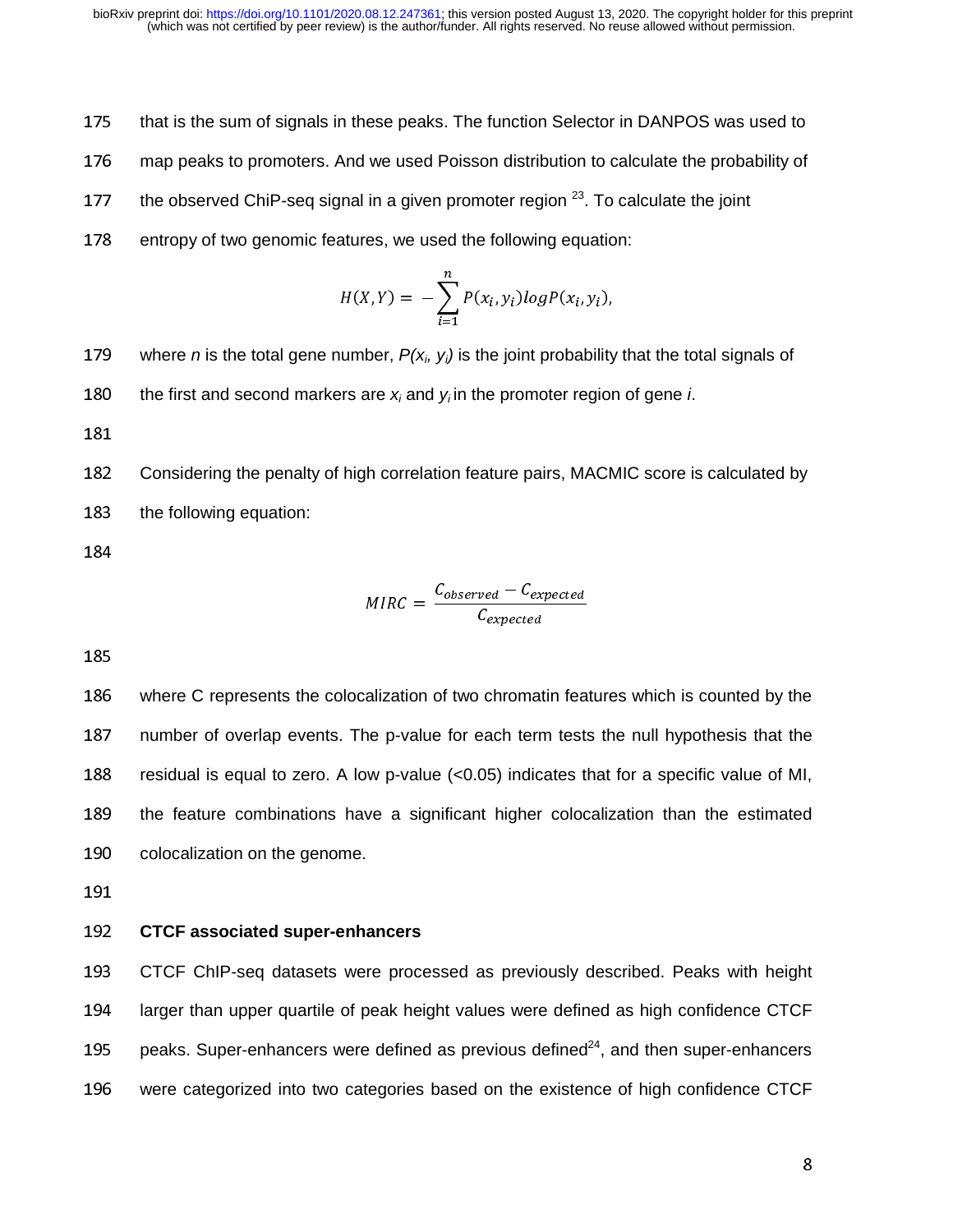197 peaks within super-enhancers. Super-enhancers with high confidence CTCF peaks were

198 named as CTCF associated super-enhancers (CSEs). Super-enhancers without high

199 confidence CTCF peaks were named as CTCF associated super-enhancers (OSEs).

200

#### <sup>201</sup>**Simulation of association between CTCF and enhancers**

202 For each group of typical enhancers, each typical enhancer was randomly matched to a 203 super-enhancer and then typical enhancers were enlarged towards two directions until 204 they had the same size as super-enhancers. Associations of CTCF and super-205 enhancers, typical enhancers and enlarged typical enhancers were calculated based on 206 the overlap events between these two different epigenetic markers.

207

#### <sup>208</sup>**RESULTS**

# <sup>209</sup>**Colocalization of globally low-correlation chromatin features reveals unique**  <sup>210</sup>**functional pathways**

211 We first tested whether the colocalization of two histone modifications could identify 212 genes that were not effectively identified by each of the two modifications. We performed 213 the analysis for H3K4me3 and H3K27ac that had strong correlation across the genome <sup>214</sup>(**Fig. S1A**) and compared it to the analysis for H3K4me3 and H3K27me3 that had little 215 correlation across the genome (Fig. S1B) in human stem cell H1. We recently revealed 216 that the top 500 genes associated with broad H3K4me3 were enriched with tumor 217 suppressor genes<sup>21</sup>. For a fair comparison, we retrieved the top 500 genes associated 218 with broad H3K27ac and the top 500 genes associated with broad H3K27me3. There <sup>219</sup>were 288 (57.6%) genes associated with both broad H3K4me3 and broad H3K27ac (**Fig.**  <sup>220</sup>**S1C**). In contrast, there was no gene associated with both broad H3K4me3 and broad <sup>221</sup>H3K27me3 (**Fig. S1D**). To further explore the potential colocalization between H3K4me3 222 and H3K27me3, we defined the top 500 genes by the rank product of H3K4me3 width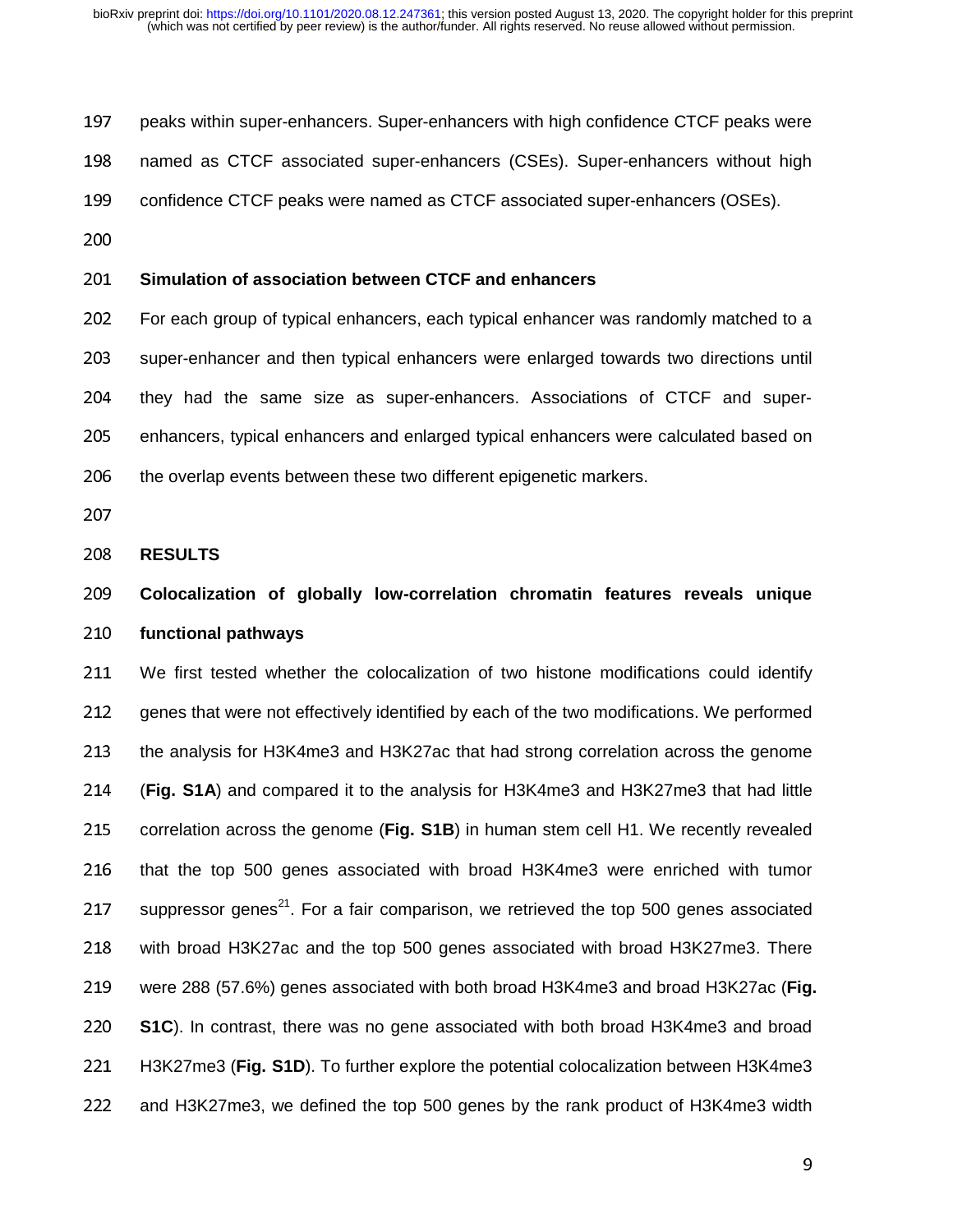223 and H3K27me3 width (H3K4me3&H3K27me3 broad colocalization) (Fig. S1E). We also 224 defined the top 500 genes by the rank product of H3K4me3 width and H3K27ac width <sup>225</sup>(H3K4me3&H3K27ac broad colocalization) (**Fig. S1E**). For the genes associated with 226 H3K4me3&H3K27ac broad colocalization, only 7 genes were not captured by broad <sup>227</sup>H3K4me3 or broad H3K27ac (**Fig. S1C**). However, for the genes associated with 228 H3K4me3&H3K27me3 broad colocalization, 421 (84.2%) genes were not captured by <sup>229</sup>broad H3K4me3 or broad H3K27me3 (**Fig. S1D**). Further, for the 2168 pathways 230 significantly enriched in genes associated with H3K4me3&H3K27me3 broad 231 colocalization, 1404 pathways showed no significant enrichment in genes associated <sup>232</sup>with broad H3K4me3 or broad H3K27me3 (**Fig. S1F**). These pathways were mainly 233 related to somatic cell lineage specification (Fig. S1G), which agreed with the reported 234 role of bivalent domains. These results suggested that colocalization of globally low-235 correlation features in a cell could be associated with unique biological implications that 236 were not associated with the localization of each of these features.

237

#### <sup>238</sup>**A new method to identify features with maximal colocalization minimal correlation**

#### <sup>239</sup>**(MACMIC)**

240 Here, we used mutual information as an indication for correlation because mutual 241 information is more general than other methods such as linear correlation. A large 242 mutual information value will indicate strong correlation that can be either positive or 243 negative, and either linear or nonlinear. Theoretically, two features that have a small 244 mutual information value tend to have no or a small number of colocalization, whereas a 245 large number of colocalizations are often associated with large mutual information value. 246 To develop a simple method to prioritize feature pairs that have minimal correlation but a 247 maximal number of colocalizations, we first performed a systematic analysis of the 248 relationship between the mutual information value and the number of colocalizations for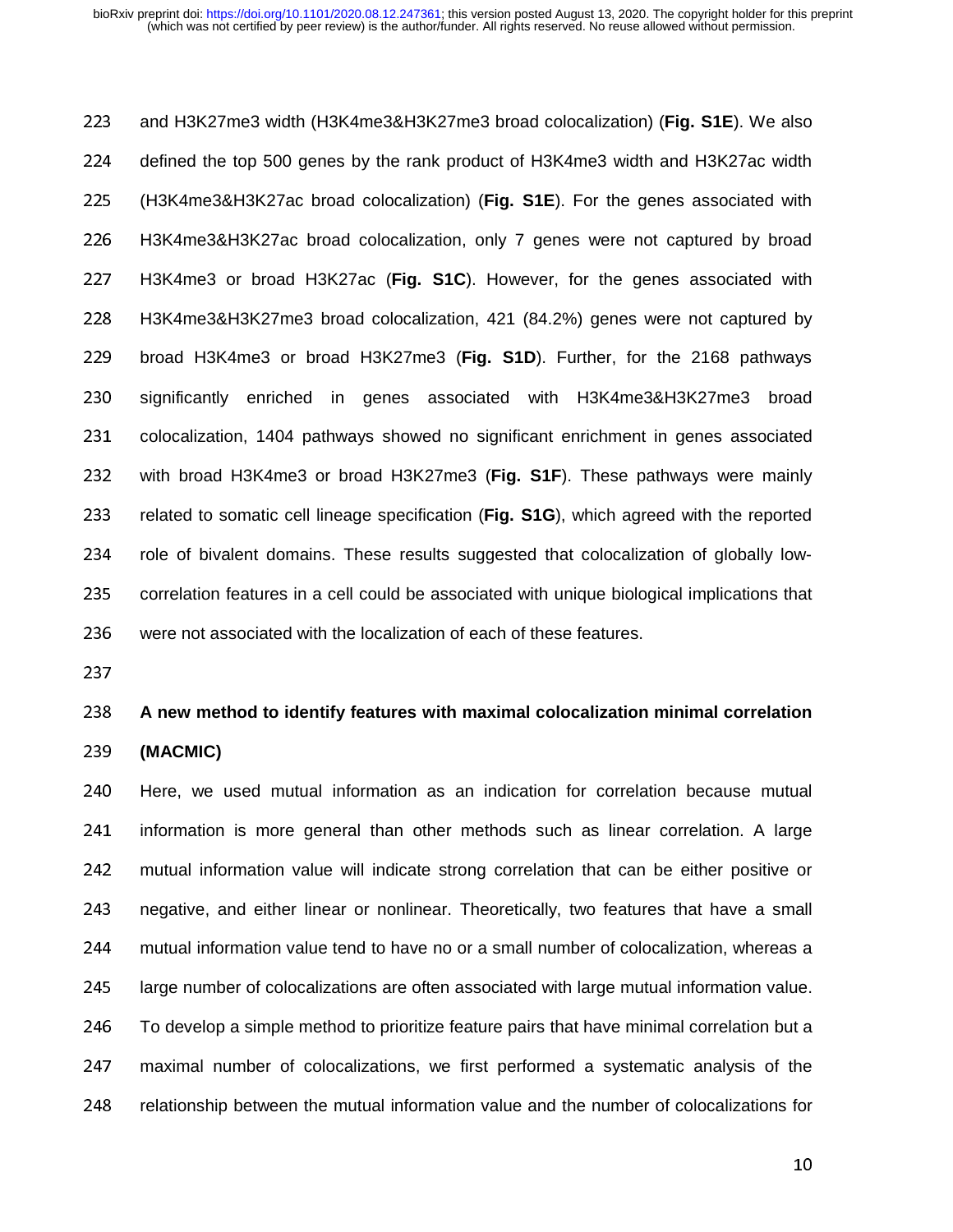<sup>249</sup>225 feature pairs derived from 6 chromatin features in 15 cell types (**Table S1**). We 250 analyzed 6 features, which formed 15 pairs with each other in each cell type and thus 251 resulted in 225 feature pairs in 15 cell types (**Table S3**). Most feature pairs displayed a 252 positive correlation between the mutual information value and the number of 253 colocalizations (Spearman correlation coefficient 0.46) (Fig. 1A). Similar results were 254 observed by replacing mutual information with absolute value of correlation coefficient or <sup>255</sup>PCA value (**Fig. S2**). However, there were a few feature pairs that displayed a large 256 number of colocalizations but small mutual information value (**Fig. 1A**). We therefore 257 developed a regression model that employed the mutual information value to determine 258 an expected number of colocalizations, and next utilized the normalized discrepancy 259 between the observed and the expected numbers of colocalizations as a measurement 260 of the MACMIC (**Fig. 1B**). We calculated the MACMIC scores for the 225 individual 261 feature pairs and found that the large MACMIC scores effectively prioritized feature pairs 262 that possessed large number of colocalizations but weak correlations (Fig. 1C). We 263 further tested our MACMIC analysis method on 3160 feature pairs derived from 80 264 chromatin features in human ESC H1. Our result again indicated that MACMIC 265 successfully prioritized the feature pairs with minimal mutual information but substantial 266 colocalizations **(Fig. 1D)**.

267

#### <sup>268</sup>**MACMIC identifies a unique association of CTCF with super-enhancer**

269 To further test whether MACMIC scores could effectively recapture feature pairs with 270 biological implications, we analyzed MACMIC scores between H3K4me3 and 271 H3K27me3 in 15 human primary cell types. In agreement with the reported large number 272 of bivalent domains marked by both H3K4me3 and H3K27me3 in embryonic stem cells, 273 we observed a large MACMIC score (2.8) in the H1 cell. On the other hand, in 274 agreement with the reported resolution of bivalent domains to form either repressive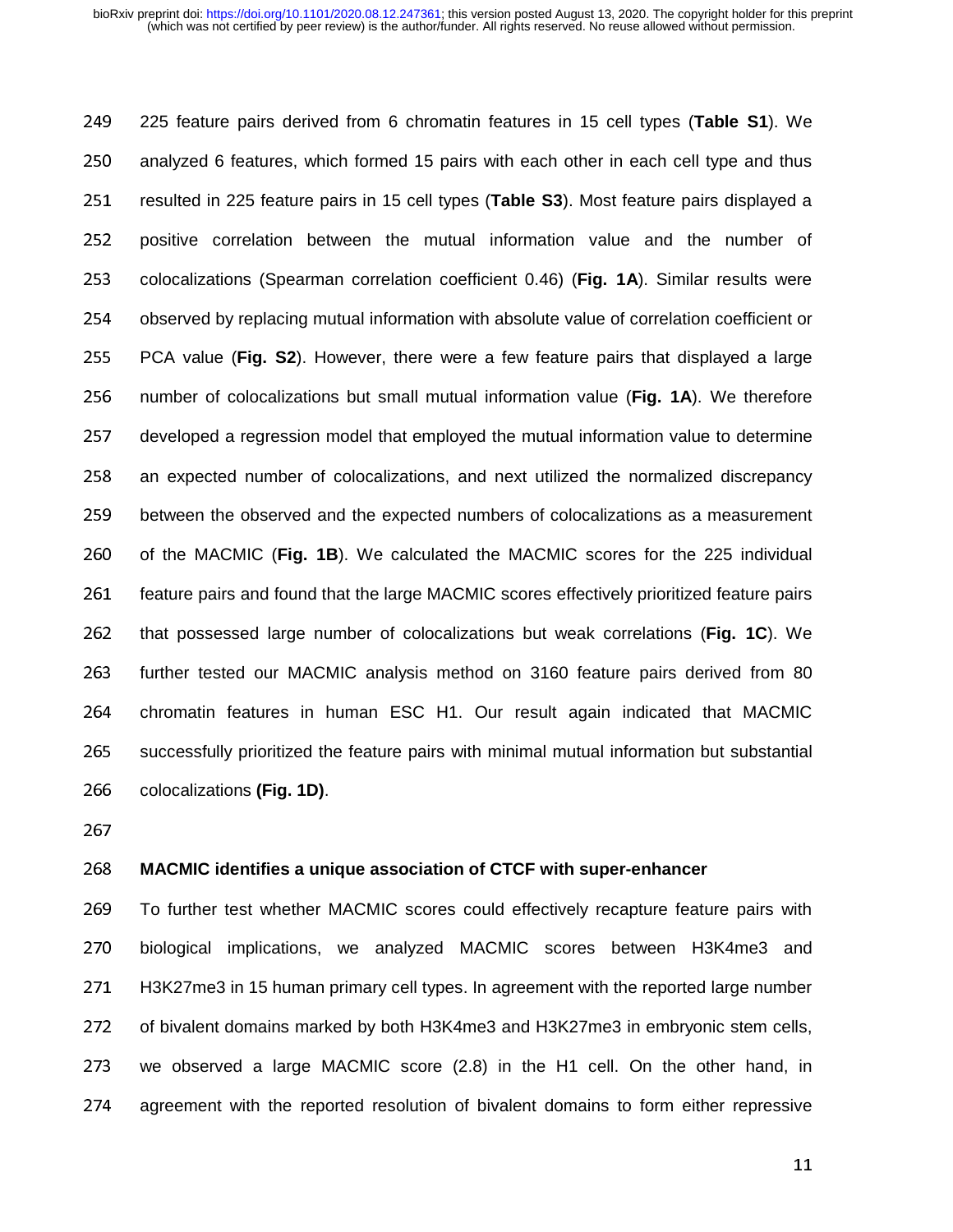275 domains marked by H3K27me3 or active domains marked by H3K4me3, the MACMIC 276 scores between H3K4me3 and H3K27me3 were low in all the 14 somatic cell types <sup>277</sup>(from -0.68 to 0.67) **(Fig. 2A).** Therefore, MACMIC analysis successfully recaptured 278 bivalent domains that were known to play a key role in embryonic stem cells.

279

<sup>280</sup>We next tested whether MACMIC analysis could successfully identify new feature pairs 281 that possess a large number of functionally important colocalizations but low correlation. <sup>282</sup>We ranked a set of 79 chromatin features in H1 cells by the MACMIC scores between 283 the enhancer feature H3K27ac and each of these features (Fig. 2B). The top features 284 with the large MACMIC scores in the rank included the suppressive histone modification 285 H3K27me3, consistent with the implication that H3K27ac and H3K27me3 might co-exist 286 in bivalent domains. Interestingly, master regulators of three-dimensional chromatin 287 interaction, the CTCF<sup>25</sup> and its binding partner RAD21<sup>26</sup>, topped in the rank list (**Fig. 2B**). 288 We further performed analysis in 14 human somatic cell types that each had ChIP-seq 289 datasets for a set of 6 chromatin features from the  $ENCODE$  project<sup>17</sup> (Table S1). The 290 results showed that the MACMIC score between H3K27ac and the binding of CTCF was 291 significantly larger than MACMIC scores between H3K27ac and the other 4 features <sup>292</sup>including H3K27me3, H3K4me3, H3K9me3 and H3K79me2 (**Fig. 2C**). Moreover, 293 colocalization analysis for CTCF and H3K27ac found that CTCF binding sites had the 294 largest number of colocalizations with the broadest H3K27ac peaks (super-enhancers) <sup>295</sup>(**Fig. 2D**). To test whether this higher frequency of colocalization was simply due to the 296 longer DNA sequences of super-enhancers, we performed a normalization by 297 lengthening typical enhancers at the two ends of each enhancer, so that the DNA 298 sequences assigned to typical enhancers had equivalent sizes to those of super-299 enhancers. The result showed that the frequency of colocalization with CTCF binding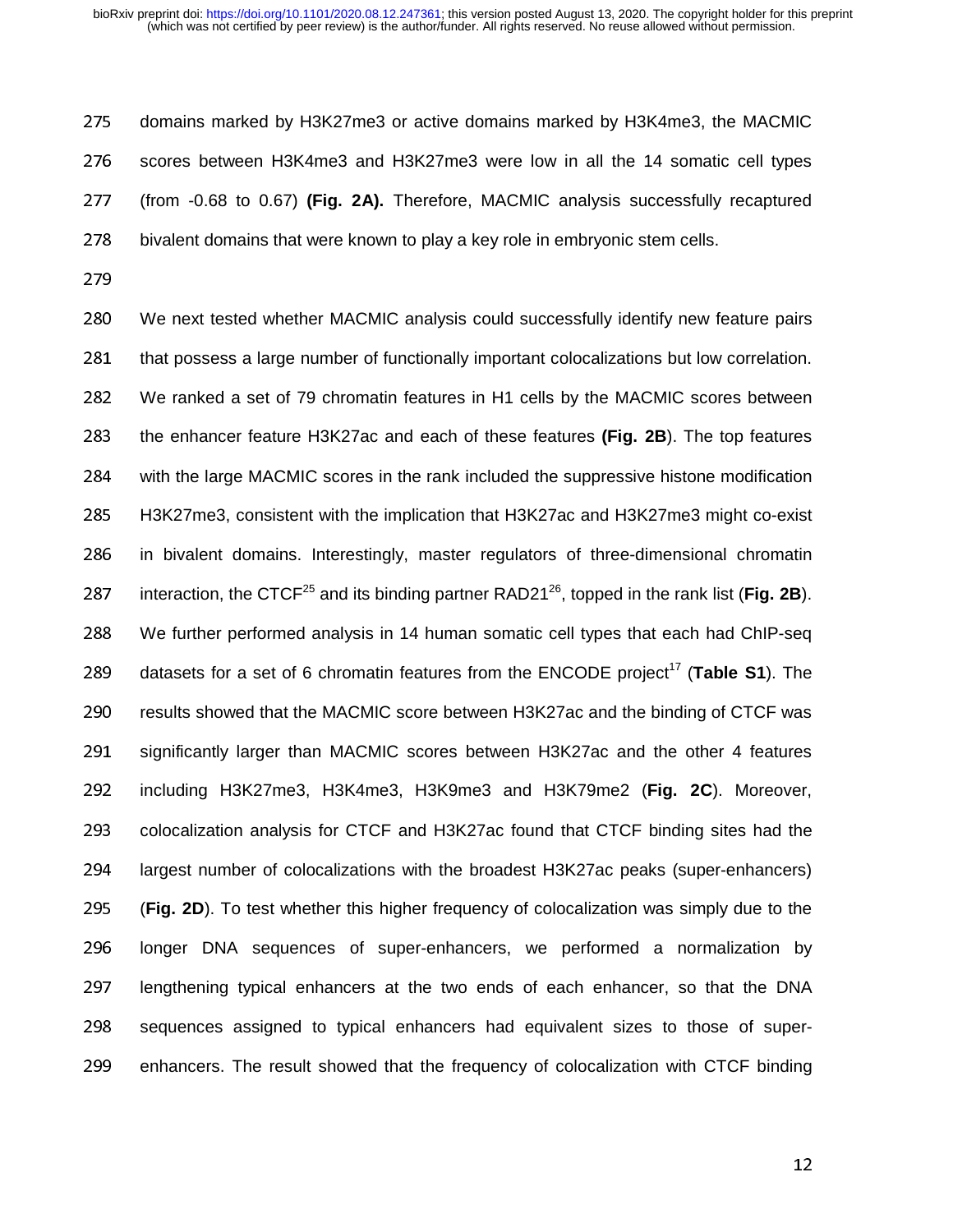300 sites still tended to be higher for super-enhancers when compared to other enhancers

<sup>301</sup>(**Fig. 2D**).

302

### <sup>303</sup>**A unique enrichment of CTCF associated super-enhancer in cell identity genes**

304 Since super-enhancers were reported to regulate cell identity genes<sup>24</sup>, we determined to 305 investigate the role of CTCF in this regulation. We divided super-enhancers into two 306 categories, i.e., CTCF associated super-enhancers (CSEs) and other super-enhancers <sup>307</sup>(OSEs). To study the function of genes marked by CSEs and OSEs, we defined the 308 genes of which the gene body overlapped with CSEs (or OSEs) for at least 1bp as the 309 CSEs (or OSEs) marked genes Intriguingly, only the genes marked by CSEs were 310 significantly enriched in the pathways associated with cell lineage specifications, e.g., 311 the endothelial cell differentiation pathway (GO:0045601) for CSEs in human umbilical 312 vein endothelial cells (HUVECs) (Fig. 3A) and the neuron differentiation pathway <sup>313</sup>(GO:0045664) for CSEs in neural cells (**Fig. 3B**). Manual inspection of individual known 314 cell lineage factors in these cell types further confirmed the colocalization of ChIP-seq 315 signals of H3K27ac and CTCF, e.g., at the gene  $NR2F2^{27}$  in endothelial cells and the 316 gene FOXG1<sup>28</sup> in neural cells (**Fig. 3C, D**). In contrast, some other genes, although also 317 displaying broad enrichment of H3K27ac, were depleted of CTCF binding sites, e.g., at 318 the gene ARF1 in endothelial cells and the gene PON1 in neural cells (Fig. 3C, D). 319 Intriguingly, there were typically multiple binding sites of CTCF located within the active 320 region of each CSE. This colocalization pattern was different from the well-known 321 function of CTCF binding sites as insulators, which often happened between active 322 domain and repressive domain. Besides, a significant portion of the genes associated 323 with CSEs encoded transcription factors, whereas we did not observe this phenomenon <sup>324</sup>for the genes associated with OSEs (**Fig. 3E**). Further, the genes associated with CSEs 325 were connected to a significantly large number of edges in the gene regulatory networks,

13<br>13<br>13<br>13<br>13<br>20<br>13<br>20<br>13<br>20<br>13<br>13<br><br>13<br><br>13<br><br>13<br><br><br><br>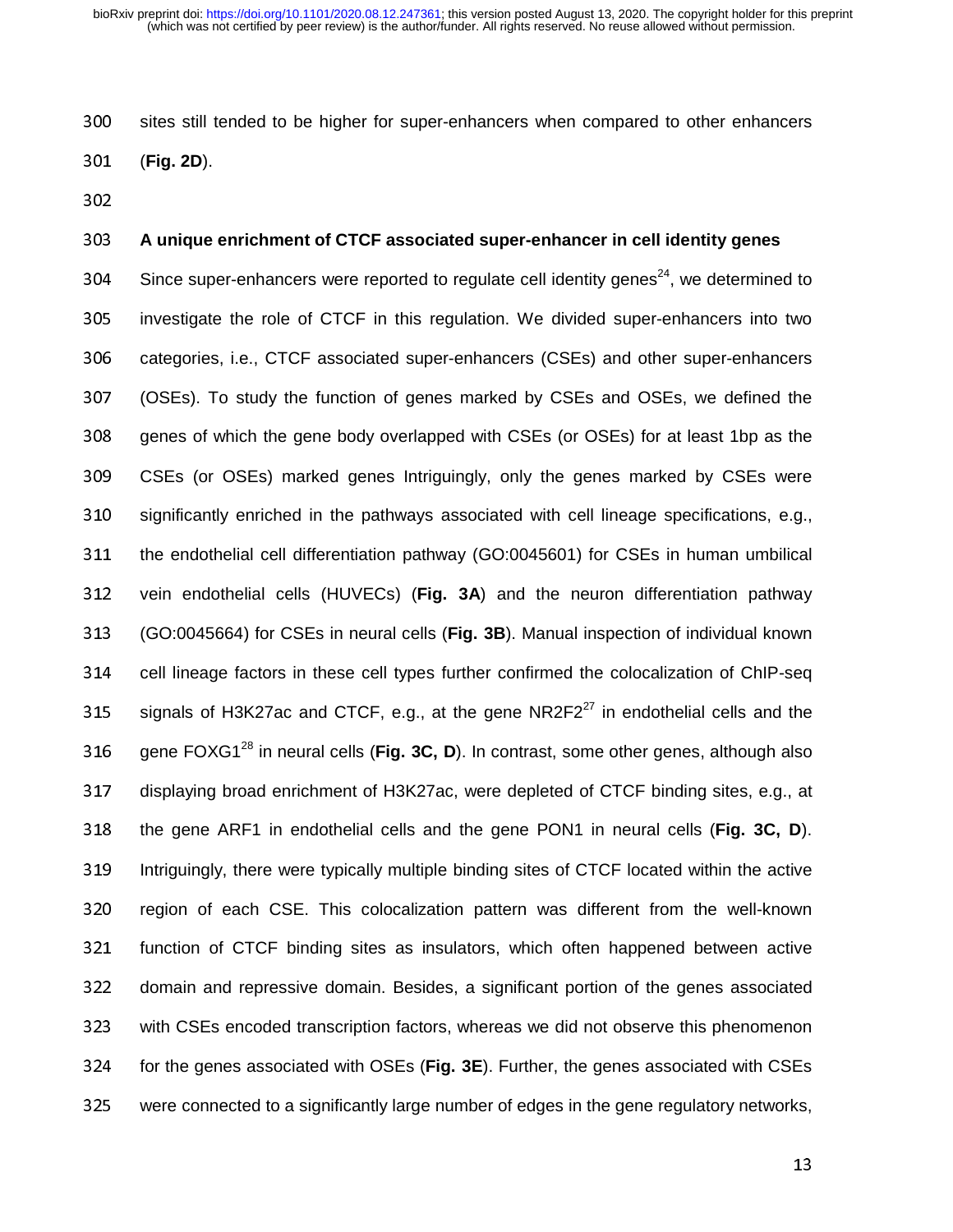326 whereas the numbers of connected network edges were similar for genes associated <sup>327</sup>with OSEs and random control genes (**Fig. 3F**). The differences between CSEs and 328 OSEs in their association with genes in cell lineage pathways were highly reproducible in 329 the other 15 primary cell types that we have analyzed (Fig. 3G). It was reported that the 330 establishment of cell type specific chromatin loops were important during cell 331 differentiation<sup>29</sup>. Consistently, we found that CSEs were enriched near chromatin loops <sup>332</sup>(**Fig. S3A**) and the boundaries of topologically associating domains (TADs) (**Fig. S3B**), <sup>333</sup>whereas no significant differences in the sizes of the associated TADs were observed <sup>334</sup>between CSEs and OSEs (**Fig. S3C**).

335

# <sup>336</sup>**CSE- and OSE-associated genes have similar expression levels and cell type**

<sup>337</sup>**specificities** 

<sup>338</sup>To understand how CTCF regulates enhancer activity and in turn regulates cell identity, 339 we first compared the expression levels of associated genes between CSEs and OSEs. 340 Intriguingly, similar expression levels were observed between CSE-marked genes and <sup>341</sup>OSE-marked genes, and this result was highly reproducible in HUVECs (**Fig. 4A left**  <sup>342</sup>**panel**) and neural cells (**Fig. 4A right panel**). Further, CSEs genes and OSEs genes of 343 HUVECs were both significantly up regulated in HUVECs compared to embryonic stem <sup>344</sup>cells and neural cells (**Fig. 4B left panels**). Consistently, CSEs genes and OSEs genes 345 of neural cells were both significantly up regulated in neural cells compared to embryonic 346 stem cells and HUVECs (**Fig. 4B right panels**). These results suggested that CSEs and <sup>347</sup>OSEs genes of the same cell type had similar expression levels and cell type 348 specificities.

349

<sup>350</sup>We next compared the H3K27ac levels between CSEs and OSEs, as H3K27ac is a 351 marker for enhancer activation. The result indicated that the H3K27ac levels were similar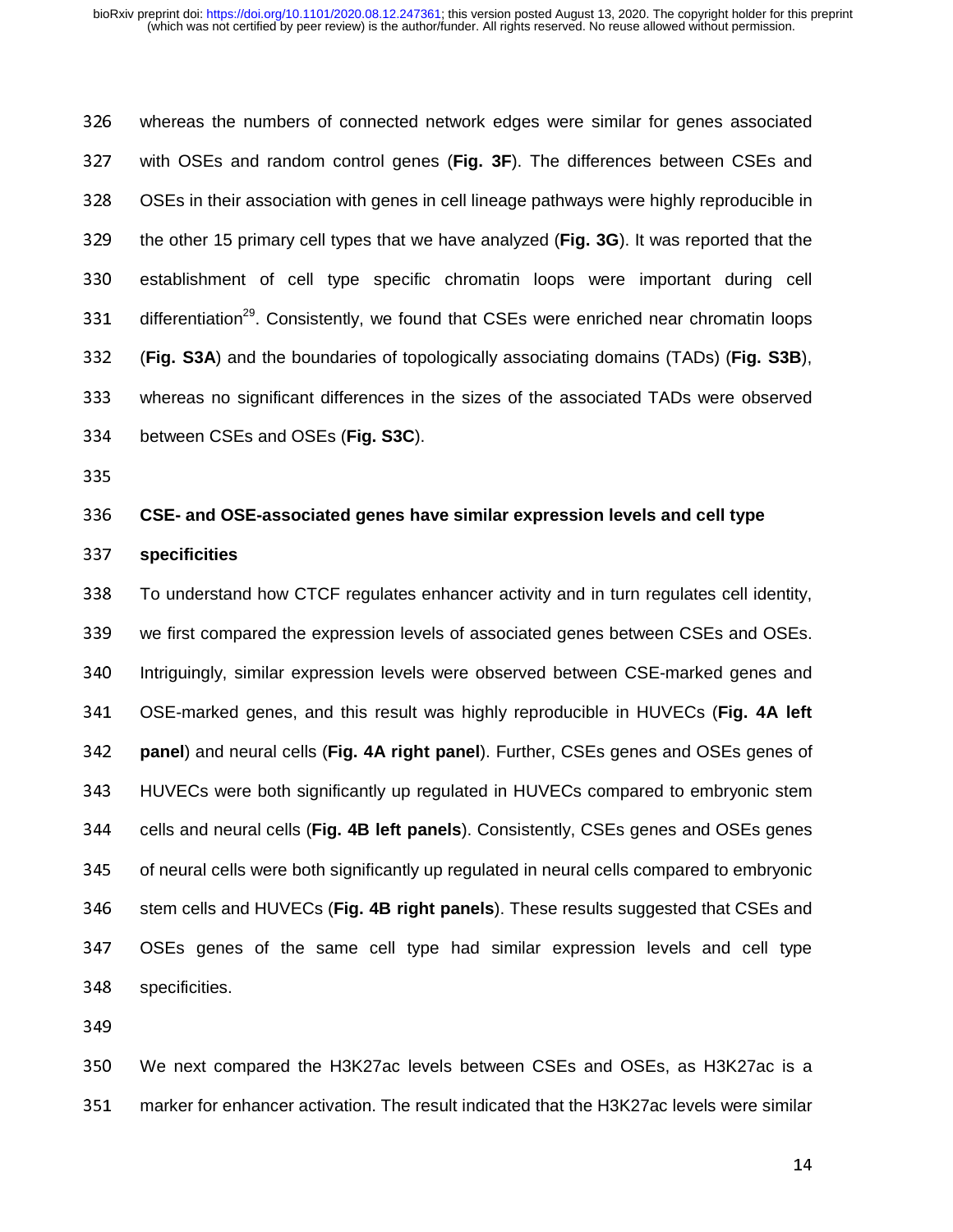352 at CSEs and OSEs within HUVECs (Fig. 4C left). Similarly, the H3K27ac levels were <sup>353</sup>similar at CSEs and OSEs within neural cells (**Fig. 4C right**). Further, the H3K27ac 354 levels at HUVEC-specific CSEs and OSEs were higher in HUVECs when compared to 355 the same regions in embryonic stem cells and neural cells, whereas the H3K27ac levels 356 at neuron-specific CSEs and OSEs were higher in neural cells compared to the same 357 regions in HUVECs and embryonic stem cells (Fig. 4D). Therefore, in agreement with 358 result from the expression analysis, CSEs and OSEs genes of the same cell type had 359 similar epigenetic states and specificities.

360

361 Of the top 500 HUVEC CSEs, 405 (81%) lost H3K27ac in neural cells and embryonic 362 stem cells (Fig. 4E top left). In contract, the binding of CTCF in 483 (97%) HUVEC <sup>363</sup>CSEs were retained in both neural cells and embryonic stem cells (**Fig. 4E bottom left**). 364 Similar results were observed for the neural cell CSEs. Of the top 500 neural CSEs, 388 <sup>365</sup>(78%) lost H3K27ac in HUVECs and embryonic stem cells (**Fig. 4E top right)**, while the <sup>366</sup>binding of CTCF in 462 (92%) neural cell CSEs were retained in both HUVECs and 367 embryonic stem cells (**Fig. 4E bottom right**). To further understand the role of CTCF in 368 CSEs, we next analyzed an RNA-Seq dataset from HeLa cells with CTCF knocked down 369 or not. The genes associated with CSEs of HeLa cells were significantly enriched in the 370 genes down regulated but not in the genes up regulated in response to CTCF 371 knockdown (**Fig. 4F**). In contrast, the OSEs associated genes showed little enrichment 372 in the down or up regulated genes induced by knockdown of CTCF (**Fig. 4F**). Of the top <sup>373</sup>500 HUVEC OSEs, 331 (66%) lost H3K27ac in neural cells and embryonic stem cells <sup>374</sup>(**Fig. S4 top left)**. In contract, the binding of CTCF in 492 (98%) HUVEC OSEs were 375 retained in both neural cells and embryonic stem cells (Fig. S4 bottom left). Similar 376 results were observed for the neural cell OSEs. Of the top 500 neural OSEs, 347 (69%) <sup>377</sup>lost H3K27ac in HUVECs and embryonic stem cells (**Fig. S4 top right)**, while the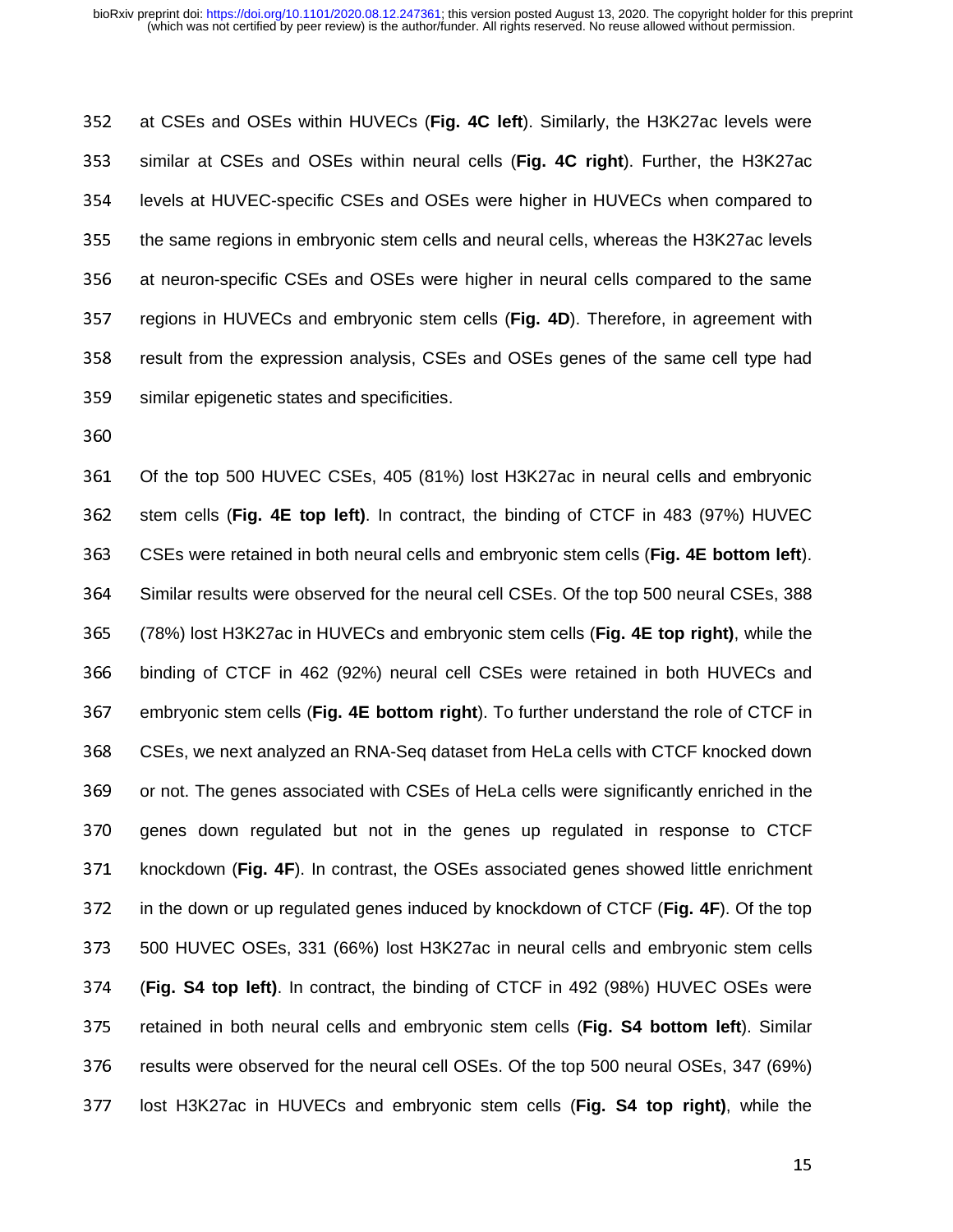378 binding of CTCF in 476 (96%) neural cell OSEs were retained in both HUVECs and 379 embryonic stem cells (**Fig. S4 bottom right**). These results indicated that although the 380 loss of the activation state of CSEs may not require the loss of CTCF bindings, the 381 bindings of CTCF were required for the activation of CSEs and their associated genes.

382

# <sup>383</sup>**CSEs of a given cell type display increased repressive modification H3K27me3 in**  <sup>384</sup>**other cell types**

385 A cell identity gene has two key attributes: 1) it is associated with active chromatin 386 modifications and thus activated to play an important role in the cell type that requires its 387 activation; and 2) it is associated repressive chromatin modifications and thus silenced in 388 most other cell types. Since our results demonstrated that the CSEs of one cell type lost 389 H3K27ac but retained the binding of CTCF in other cell types, we hypothesized that the 390 binding of CTCF might be also important for the repressions of these CSEs in the other 391 cell types.

392

<sup>393</sup>We first defined CSEs, OSEs, and a set of random control genes in HUVECs, and 394 analyzed the pattern of the repressive histone modification H3K27me3 on these 3 gene 395 sets in each of three cell types including embryonic stem cells, neural cells and also 396 HUVECs. We found that the H3K27me3 signals in HUVEC showed a similar pattern at 397 the HUVEC CSEs as at the HUVEC OSEs, but are substantially weaker than at the 398 random control genes (**Fig. 5A top**). Intriguingly, only the CSEs of HUVECs, not the 399 OSEs of HUVECs or the random control genes, were marked by strong H3K27me3 <sup>400</sup>signals in embryonic stem cells (**Fig. 5A middle**). These trends observed for H3K27me3 <sup>401</sup>in embryonic stem cells were the same for H3K27me3 in neural cells (**Fig. 5A bottom**). 402 Similar results were observed when we defined CSEs, OSEs, and a set of random 403 control genes in neural cells to analyze the pattern of H3K27me3 on these 3 gene sets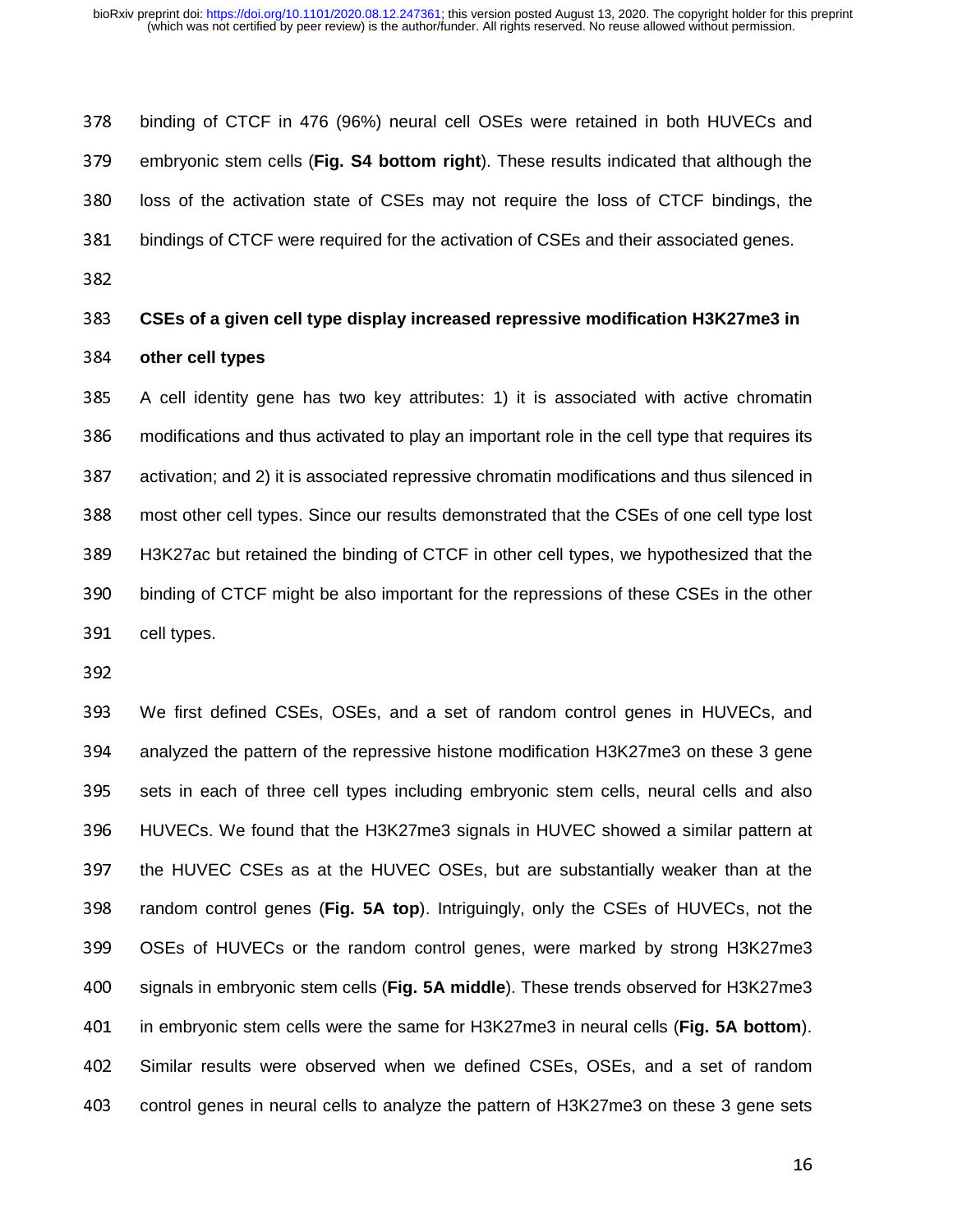404 in HUVECs, embryonic stem cells, and neural cells. The H3K27me3 signals in neural 405 cells showed a similar pattern at the neural CSEs as at the neural OSEs, but are <sup>406</sup>substantially weaker at the random control genes (**Fig. 5B bottom**). However, only the <sup>407</sup>CSEs of neural cells, not the OSEs of neural cells or the random control genes, <sup>408</sup>possessed strong H3K27me3 signals in embryonic stem cells (**Fig. 5B middle**). These 409 trends observed for H3K27me3 in embryonic stem cells were the same for H3K27me3 in <sup>410</sup>HUVECs (**Fig. 5B top**).

411

412 We next further expanded our analysis to 15 sets of biosamples that each had ChIP-Seq 413 data for CTCF, H3K27ac, and H3K27me3. Consistent with the results from HUVECs and <sup>414</sup>neural cells, CSEs and OSEs showed similar enrichment of H3K27ac (**Fig. S5A**) and 415 similar depletion of H3K27me3 (Fig. S5B) in cell types that defined these CSEs and 416 OSEs. Next, we analyzed these CSEs and OSEs in H3K27ac ChIP-Seq datasets from <sup>417</sup>84 biosamples and H3K27me3 ChIP-Seq datasets from 125 biosamples from the <sup>418</sup>ENCODE database. CSEs and OSEs both showed attenuated enrichment of H3K27ac 419 when the H3K27ac was analyzed in cell types different from the cell types that defined <sup>420</sup>the CSEs and OSEs (**Fig. S5C**). However, the CSEs were associated with significant 421 enrichment of H3K27me3, whereas the OSEs showed little enrichment of H3K27me3, 422 when the H3K27me3 was analyzed in cell types different from the cell types that defined <sup>423</sup>these CSEs and OSEs (**Fig. S5D**). These analyses indicated that the CSEs, but not the <sup>424</sup>OSEs, were under stringent epigenetic repression by H3K27me3 in cell types different 425 from the cell types that defined the CSEs and OSEs. Interestingly, CTCF and 426 H3K27me3 is also among the top feature pairs ranked by MACMIC score in H1 hESC <sup>427</sup>(**Fig. S6**).

428

 $\frac{17}{2}$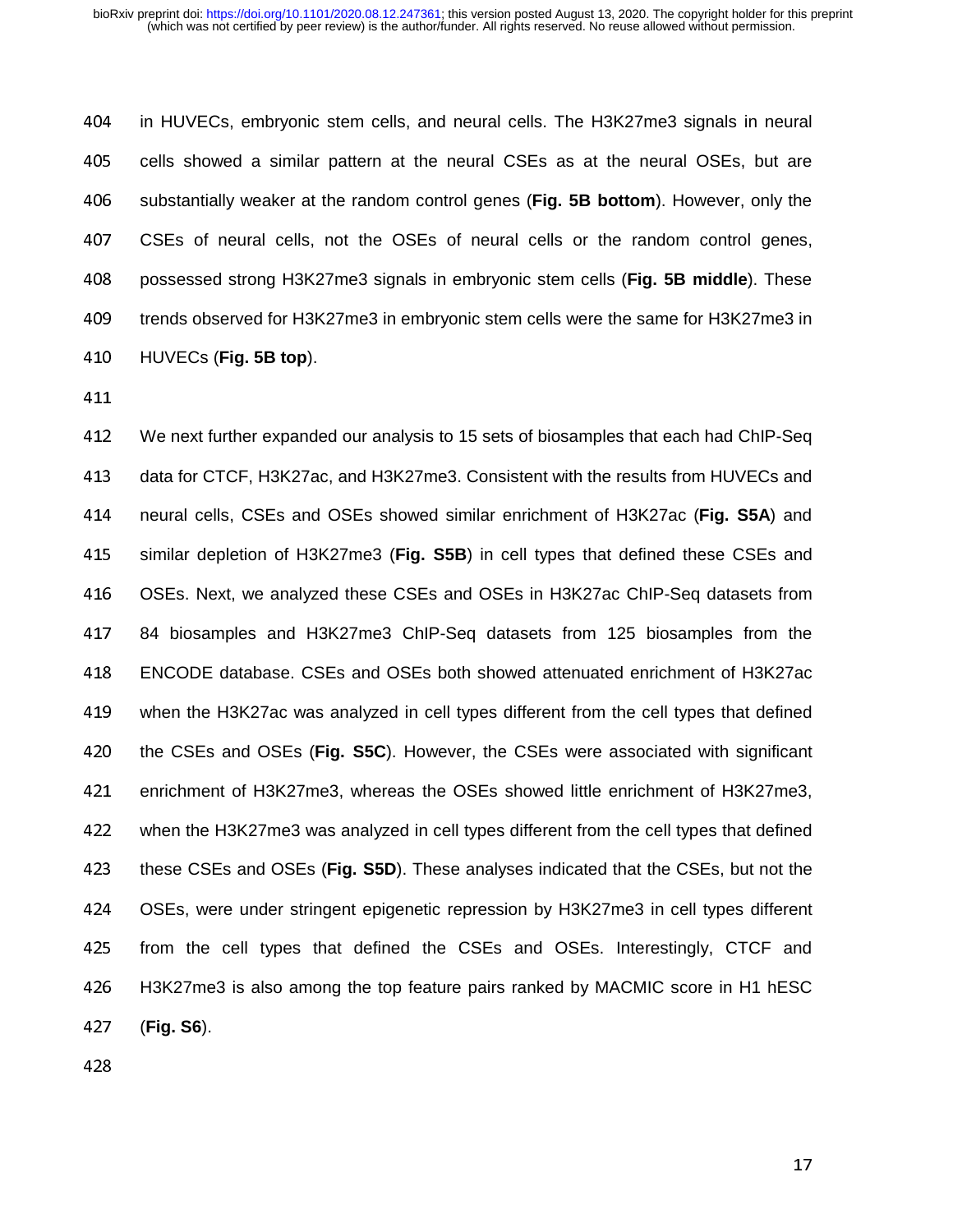# <sup>429</sup>**CTCF in a given cell type is required for the repression of genes associated with**

#### <sup>430</sup>**the CSEs defined in other cell types**

<sup>431</sup>Importantly, auxin-induced degradation of CTCF in embryonic stem cells led to the loss 432 of CTCF bindings and H3K27me3 signals in embryonic stem cells at the CSEs genes 433 defined in HUVECs as well as the CSEs genes defined in neural cells. For example, 434 signals of CTCF bindings and H3K27me3 in embryonic stem cells at known identity 435 genes of somatic cell types, the NR2F2 $^{27}$  of endothelial cells (**Fig. 5C left**) and the 436 FOXG1<sup>28</sup> of neural cells (Fig. 5C right), were substantially attenuated after auxin <sup>437</sup>induced degradation of CTCF, and recovered after auxin was washed off (**Fig. 5C**). The <sup>438</sup>CTCF binding sites in embryonic stem cells at these genes were located within the 439 broad H3K27me3 modifications. This colocalization of CTCF binding sites and broad 440 H3K27me3 in embryonic stem cells was similar to the colocalization observed for CTCF 441 binding sites and super-enhancers in HUVECs, neural cells, heart, fibroblast cell, and 442 bone marrow macrophage cell. Our further analysis indicated that in parallel with the <sup>443</sup>loss of CTCF bindings in embryonic stem cells at these genes (**Fig. 5D left and Fig. 5E**  <sup>444</sup>**left**), the H3K27me3 signals in embryonic stem cells were reduced dramatically (**Fig. 5D,**  <sup>445</sup>**Fig. 5E, Fig. S7 middle**) and the expressions in embryonic stem cells were significantly 446 up regulated (**Fig. 5D, Fig. 5E, Fig. S7 right**). Taken together, these results suggested 447 that the CTCF in a given cell type was required for the repression of genes associated 448 with the CSEs defined in a different cell type.

449

#### <sup>450</sup>**DISCUSSION**

451 Conventional analysis of relationship between chromatin features tends to focus on 452 strongly positive or negative correlation to identify the associated components within a 453 specific biological process<sup>1</sup>. However, genomic features with weak correlation across the 454 genome may still colocalize at many genomic sites in a biologically important manner. It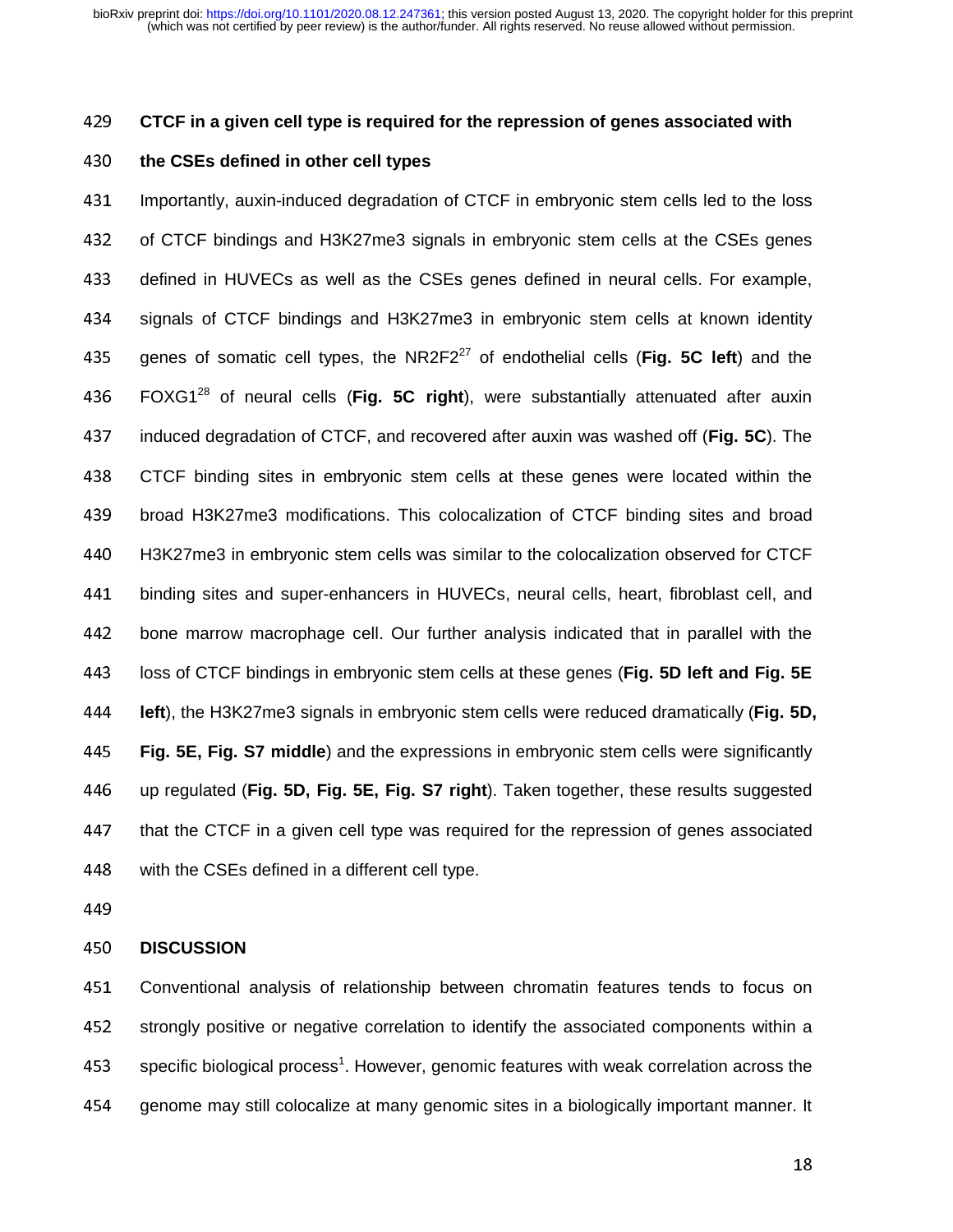455 was hard to capture the significance of such colocalizations on the basis of conventional 456 correlation analysis. In this study, we provide a new method to identify MACMIC, which 457 effectively prioritize the feature pairs with low genome-wide correlation but substantial 458 colocalizations. Using the MACMIC, we successfully recapture the reported bivalent 459 domain in embryonic stem cells, which is composed of both activating histone <sup>460</sup>modifications, e.g., H3K4me3, and the repressive histone modifications, e.g., H3K27me3. 461 Activating histone modification and the repressive histone modification possess low 462 genome-wide correlation in the embryonic stem cell, but the colocalizations of them at 463 bivalent domains mark important lineage specific regulators.

464

465 As proof of principle, we present a novel relationship identified by MACMIC between the <sup>466</sup>bindings of CTCF and the enhancer marker H3K27ac. Our analysis demonstrated that 467 their colocalization is key to both the activation and repression of cell identity genes. 468 Numerous efforts have been made to understand cell identity regulation<sup>20</sup>. Somatic cells 469 such as fibroblasts<sup>30</sup>, keratinocytes<sup>31</sup>, peripheral blood cells<sup>32</sup>, and neural progenitor 470 cells<sup>33</sup>, have been sucessfully reprogrammed to induced pluripotent stem cells. Many 471 transcription factors and epigenetic regulators have been proposed to play important 472 roles in these dynamic processes. We and several other groups recently discovered that 473 cell identity genes manifested unique chromatin epigenetic signatures associated with 474 their distinct transcriptional regulation mechanisms<sup>24,34-36</sup>. CTCF is well known for its 475 function as an insulator that binds between active and repressive domains on 476 chromatin<sup>37</sup>, as a mediator for promoter-enhancer interaction<sup>38</sup>, and as a partner of 477 cohesin in regulating chromatin 3D structure<sup>39,40</sup>. It further has been proven to be an 478 essential factor for cell differentiation and development of T cell<sup>41</sup>, Neuron<sup>42</sup>, Heart<sup>43</sup>, and 479 Limb<sup>44</sup>. However, how these functions of CTCF are connected to the regulation of cell 480 identity genes was not known.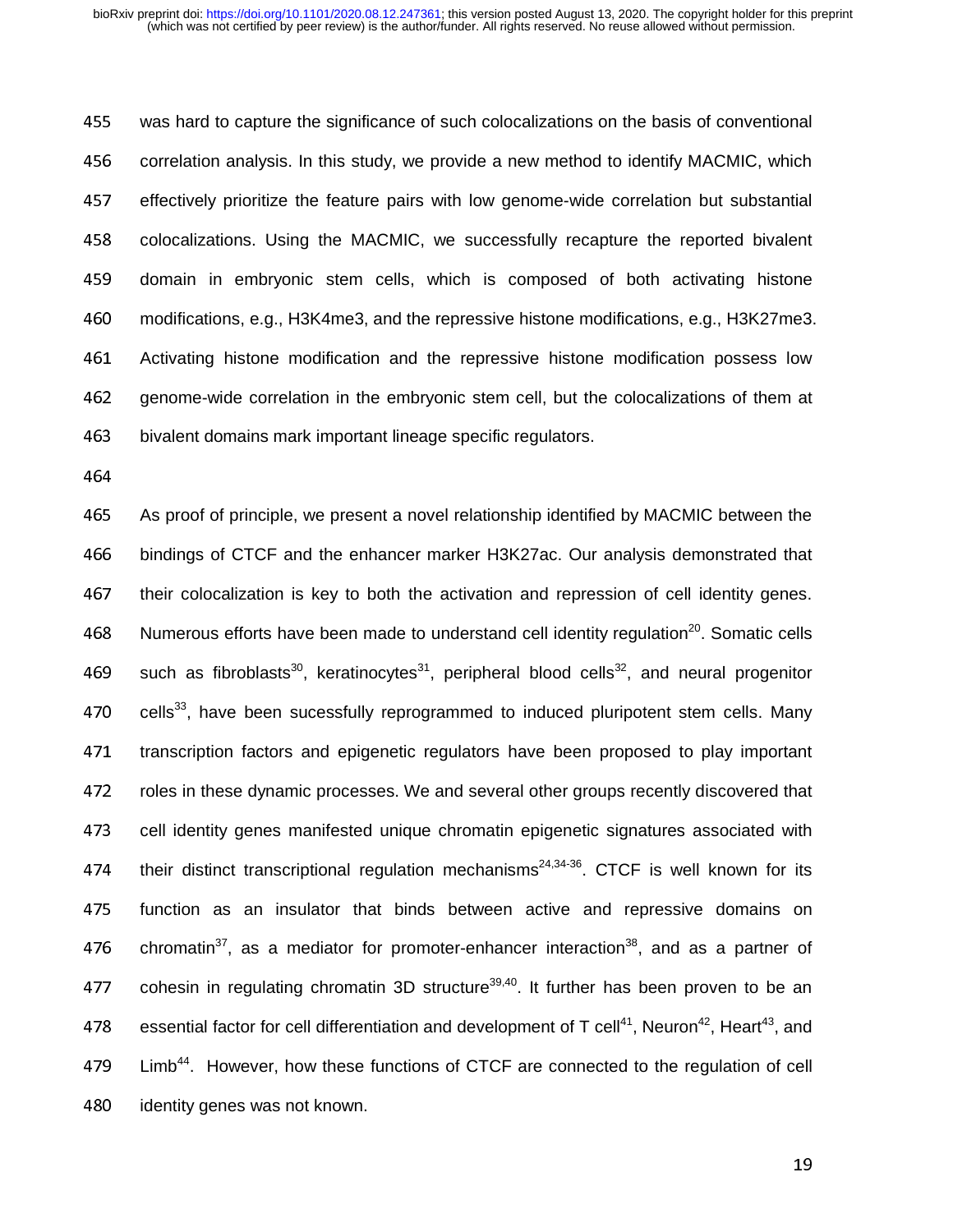481

482 In this study, we separate CSEs from OSEs based on the colocalization of CTCF binding 483 sites with H3K27ac signals in CSEs. Our results suggest that CTCF contributes to the 484 activations of CSEs in cell types that require the activations, and is involved in the 485 repression of CSEs in other cell types that require the repressions. Interestingly, only 486 CSEs showed significantly higher H3K27me3 signals in the cell types that required their 487 repressions, consistent with the notion that epigenetic repression of cell identity genes of <sup>488</sup>a given cell type is critical in other somatic cell types (**Fig. 5, S3**). In response to the loss 489 of CTCF function in embryonic stem cells, H3K27me3 signals in embryonic stem cells at 490 the CSEs of somatic cell types were dramatically reduced but restored after recovery of 491 CTCF function (**Fig. 5**). Intriguingly, the CTCF binding sites in embryonic stem cells at 492 somatic cell identity genes were located within the repressive domains of embryonic 493 stem cells. This colocalization was similar to the colocalization of CTCF binding sites 494 with super-enhancers observed in somatic cell types. These unique CTCF associated 495 epigenetic profiles suggested a novel function of CTCF in epigenetic regulation of 496 transcription.

497

498 Recently, many epigenetic regulators have been proven to interact with CTCF in 499 different biological processes. For instance, BRD2 has been reported to directly interact 500 with CTCF during Th17 cell differentiation<sup>45</sup>. This report suggested that CTCF might be 501 able to regulate enhancer signals by facilitating the binding of enhancer mediator on the 502 chromatin<sup>46</sup>. Interestingly, our result indicated that CTCF played an important role for the 503 repressive histone modification, H3K27me3. This observation is consistent with recent 504 reports that depletion of CTCF does not affect the spreading of H3K27me3 $47$ , indicating 505 that CTCF might affect H3K27me3 modification by a process other than the spreading. 506 Considering that CTCF was reported to regulate Igf2 expression by direct interaction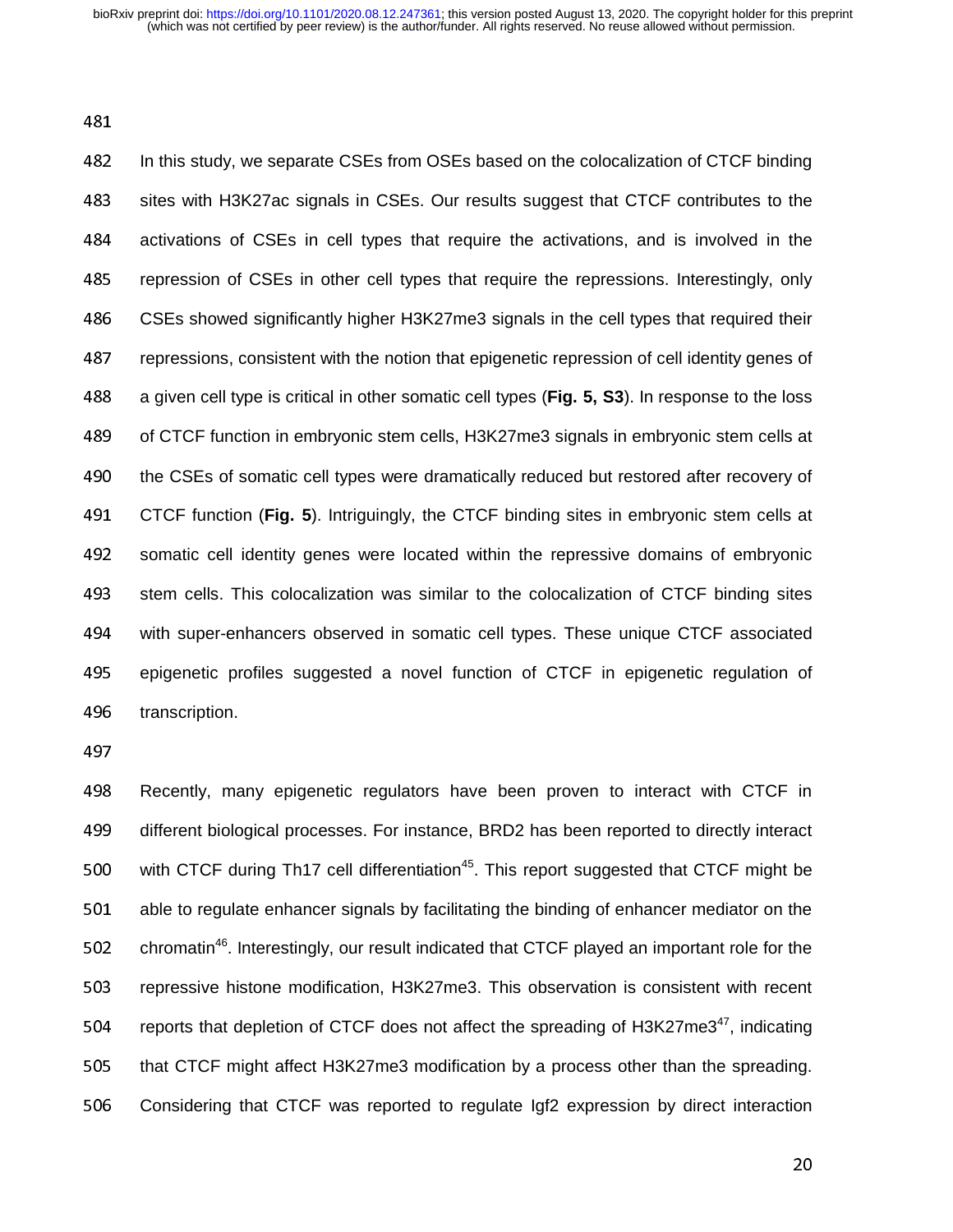507 with Suz12, an important component of Polycomb complexes  $PRC2<sup>48</sup>$ , it is possible that 508 CTCF may serve as a landmark to facilitate the localization of epigenetic regulators. Due 509 to limited availability of public datasets for human, we defined genes associated with 510 CSEs and OSEs in human HUVEC and neural cells, and analyzed homolog genes in 511 mouse ESC (mESC) with CTCF ChIP-seq and H3K27me3 ChIP-seq data under normal 512 and CTCF-AID conditions. To further validate our results, we used ChIP-Seq data for 513 CTCF and H3K27ac in three mouse primary samples including heart, embryonic 514 fibroblast and bone marrow macrophage to define genes associated with CSEs and 515 OSEs, next analyzed CTCF and H3K27me3 at these genes in mouse ESC (mESC), and 516 still got a consistent result.

517

518 Interestingly, among the top-ranked feature pairs in H1-hESC, there are many pairs that 519 each was formed by a factor associated with chromatin structure and a factor associated 520 with histone modification for transcription activation or repression. For example, the 521 combination of RBBP5<sup>49</sup> versus RAD21<sup>50</sup> and the combination of KDM4A<sup>50</sup> versus 522 RAD21. RBBP5 and KDM4A are important regulators of H3K4me3, and RAD21 is a 523 component of the cohesion complex that regulates chromatin looping. In addition, we 524 further observed additional combinations that each include a factor associated with 525 activation of transcription and a factor associated with repression of transcription, such 526 as CTBP2<sup>51</sup> and H3K27ac. This kind of combination is consistent with the concept of 527 bivalent domain in the stem cells. Last but not the least, we found high-score 528 combinations that each include a factor of cohesion complex and a factor associated 529 with repression of transcription, such as the combination of CTCF and H3K27me3, 530 which we found later is also very important for the cell identity regulation.

531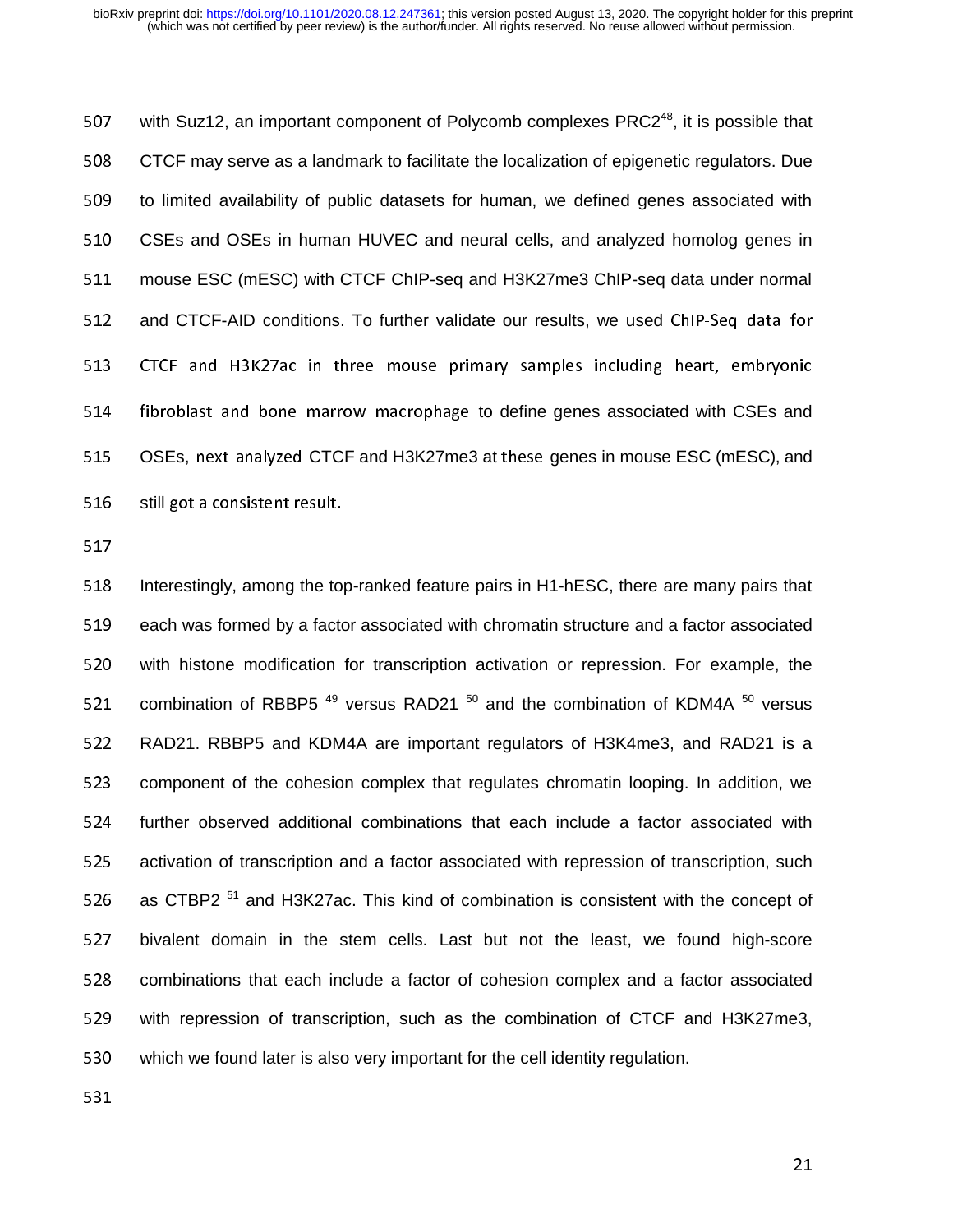532 Taken together, through MACMIC analysis, we find that CTCF plays an important role in 533 the epigenetic regulation of cell identity. Further analysis suggests that CTCF is 534 important for the regulation of both enhancer signals and repressive signals at the CSEs 535 in a cell-type specific manner. Although our analysis focused on the colocalization of 536 enhancer signal with the other chromatin features, MACMIC analysis has great potential 537 to identify many other novel biologically significant colocalizations between chromatin 538 features that have low global correlation across the genome. With the increased usage 539 of sequencing technologies, more potential feature pairs can be identified. This will 540 provide opportunities in the future to further understand the function of chromatin in 541 transcription, replication, DNA repairs and many other biological processes.

542

# <sup>543</sup>**AVAILABILITY**

544 All public datasets used in this study are listed in Table S1 for ENCODE database and

545 Table S2 for GEO database. The code for MACMIC is available at the website GitHub,

546 https://github.com/bxia888/MACMIC . The CSE- and OSE- associated genes can be

547 downloaded from Table S4.

548

# 549 **SUPPLEMENTARY DATA**<br>550 Figure S1-5.

Figure S1-5.

- 551 Table S1. Datasets reanalyzed from ENCODE.
- 552 Table S2. Datasets reanalyzed from GEO.
- 553 Table S3. Datasets of MACMIC score and p value.
- 554 Table S4. Datasets of CSE- and OSE- associated genes.

555

#### <sup>556</sup>**AUTHOR CONTRIBUTIONS**

557 K.C. conceived the project, designed the analysis, and interpreted the data. B.X. and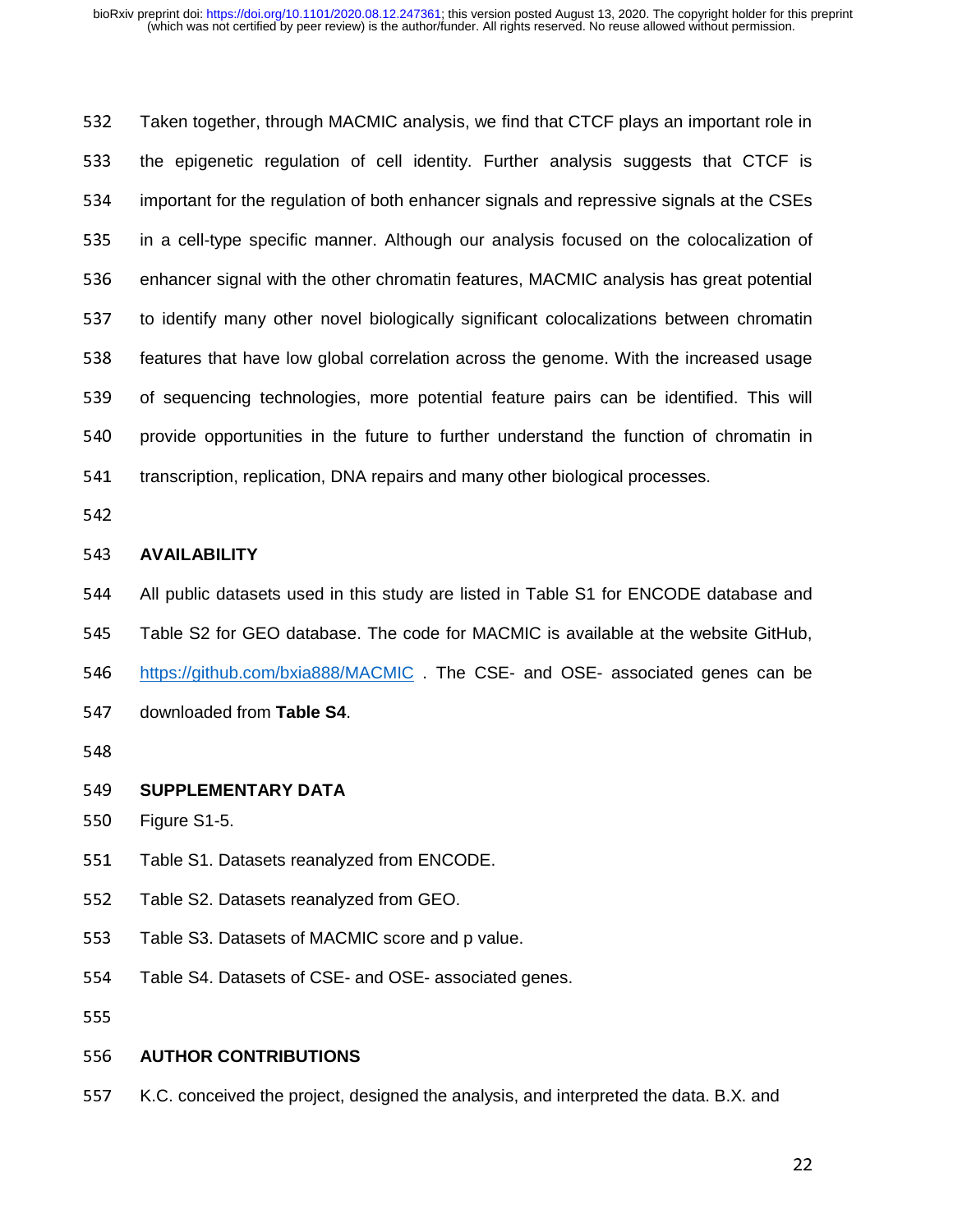- 558 G.W., performed the data analysis. K.C. B.X., and G.W. wrote the manuscript with
- 559 comments from M.Z., J.L., D.Z., Y.L., Y.B., X.W., and L.Z.
- 560

# <sup>561</sup>**ACKNOWLEDGEMENT**

- <sup>562</sup>We would like to thank members of Department of Cardiovascular Sciences at Houston
- <sup>563</sup>Methodist Research Institute for their thoughtful comments on the project. We further
- 564 appreciate all researchers who generated the public genomic datasets analyzed in this
- 565 study.
- 566

#### <sup>567</sup>**FUNDING**

568 This work was supported in part by NIH grants (R01GM125632 to K.C. R01HL133254 569 and R01HL148338 to J.P.C and K.C., and R01CA207098 and R01CA207109 to M.L.). 570 Q.C. is supported by the U.S. Department of Defense (W81XWH-17-1-0357 and 571 W81XWH-19-1-0563), American Cancer Society (RSG-15-192-01) and NIH/NCI <sup>572</sup>(R01CA208257, P50CA180995 DRP) and Northwestern Univ. Polsky Urologic Cancer 573 Institute.

574

# <sup>575</sup>**CONFLICT OF INTEREST**

576 The authors have no competing interest that might influence the performance or 577 presentation of the work described in this manuscript.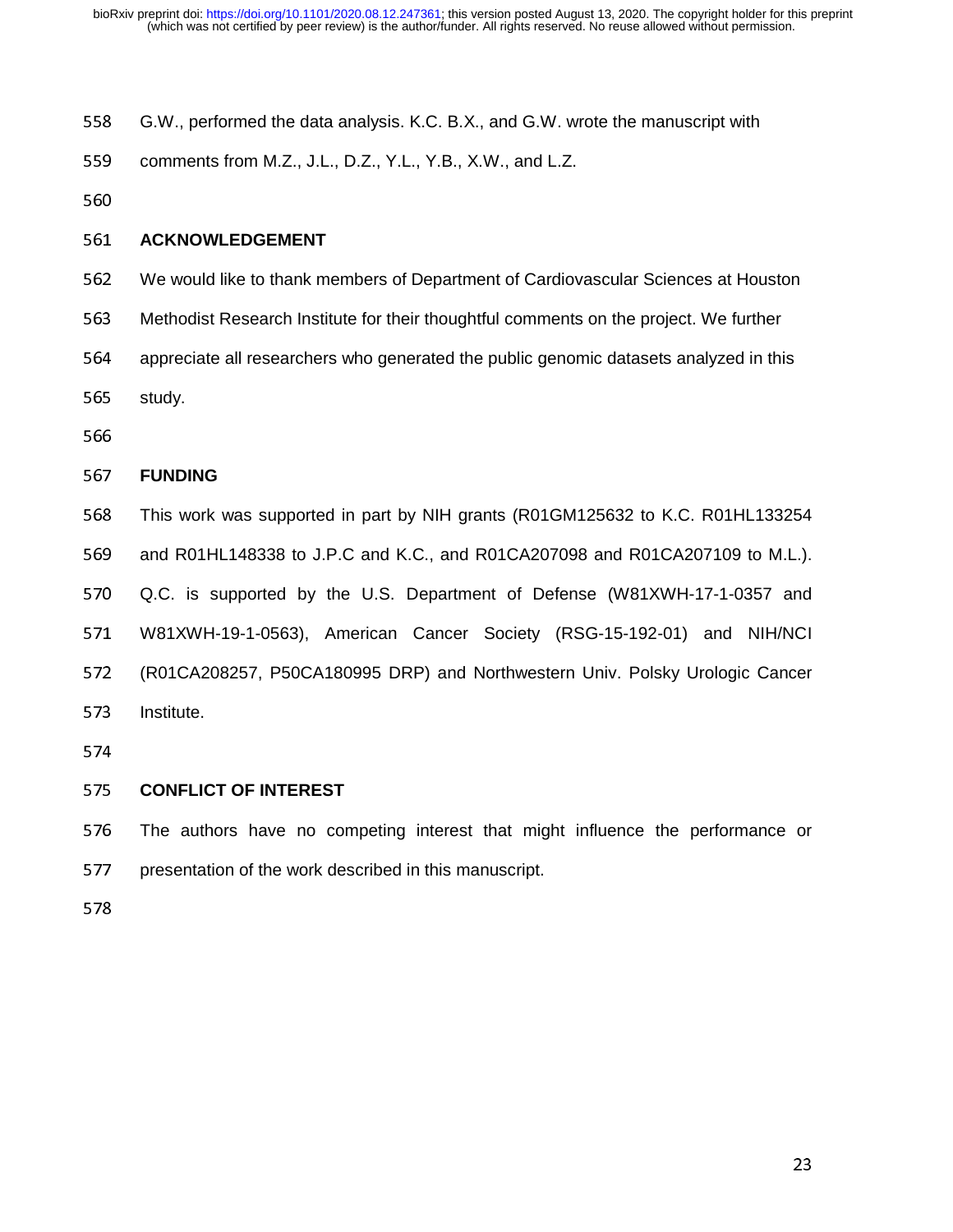# <sup>579</sup>**REFERENCES**

580 1 Alizadeh, A. A. *et al.* Distinct types of diffuse large B-cell lymphoma identified by gene<br>581 expression profiling. Nature **403**, 503-511, doi:10.1038/35000501 (2000). 581 expression profiling. *Nature* 403, 503-511, doi:10.1038/35000501 (2000).<br>582 2 Wang, K. *et al.* Genome-wide identification of post-translational modulator 582 2 Wang, K. *et al.* Genome-wide identification of post-translational modulators of 583<br>583 transcription factor activity in human B cells. Nat Biotechnol 27, 829-839. 583 transcription factor activity in human B cells. *Nat Biotechnol* 27, 829-839, 584 584 doi:10.1038/nbt.1563 (2009).<br>585 3 Karlic, R., Chung, H. R., Lass <sup>585</sup>3 Karlic, R., Chung, H. R., Lasserre, J., Vlahovicek, K. & Vingron, M. Histone modification 586 levels are predictive for gene expression. *Proc Natl Acad Sci U S A* **107**, 2926-2931, 587<br>587 doi:10.1073/pnas.0909344107 (2010). 587 doi:10.1073/pnas.0909344107 (2010).<br>588 4 Stillman, B. Histone Modifications: Insi <sup>588</sup>4 Stillman, B. Histone Modifications: Insights into Their Influence on Gene Expression. *Cell* 589 **175**, 6-9, doi:10.1016/j.cell.2018.08.032 (2018).<br>590 5 COVER, T. M. The best two independent measu 590 5 COVER, T. M. The best two independent measurements are not the two best. *Ieee T* 591 591 **Pattern Anal (1974).**<br>592 6 Vandenwollenberg, *I* 592 6 Vandenwollenberg, A. L. Redundancy Analysis an Alternative for Canonical Correlation<br>593 Analysis. Psychometrika 42, 207-219, doi:Doi 10.1007/Bf02294050 (1977). 593 Analysis. *Psychometrika* **42**, 207-219, doi:Doi 10.1007/Bf02294050 (1977).<br>594 7 Chen, X. *et al.* Integration of external signaling pathways with the core trans 594 7 Chen, X. *et al.* Integration of external signaling pathways with the core transcriptional<br>595 http://www.metwork.inembryonic stem cells. Cell 133, 1106-1117, doi:10.1016/j.cell.2008.04.043 595 hetwork in embryonic stem cells. *Cell* **133**, 1106-1117, doi:10.1016/j.cell.2008.04.043<br>596 (2008). 596 (2008).<br>597 8 Zhang, 597 8 Zhang, L. Q., Li, Q. Z., Su, W. X. & Jin, W. Predicting gene expression level by the<br>598 franscription factor binding signals in human embryonic stem cells. *Biosystems* 150 <sup>598</sup>transcription factor binding signals in human embryonic stem cells. *Biosystems* **<sup>150</sup>**, 92- <sup>599</sup>98, doi:10.1016/j.biosystems.2016.08.011 (2016). 600 9 Shi, W. Q., Fornes, O. & Wasserman, W. W. Gene expression models based on<br>601 franscription factor binding events confer insight into functional cis-regulatory vare 601 **transcription factor binding events confer** insight into functional cis-regulatory variants.<br>602 *Bioinformatics* 35, 2610-2617, doi:10.1093/bioinformatics/bty992 (2019). <sup>602</sup>*Bioinformatics* **<sup>35</sup>**, 2610-2617, doi:10.1093/bioinformatics/bty992 (2019). 603 10 Wei, G. et al. Global Mapping of H3K4me3 and H3K27me3 Reveals Specificity and<br>604 Plasticity in Lineage Fate Determination of Differentiating CD4(+) T Cells. *Immunity* <sup>604</sup>Plasticity in Lineage Fate Determination of Differentiating CD4(+) T Cells. *Immunity* **<sup>30</sup>**, <sup>605</sup>155-167, doi:10.1016/j.immuni.2008.12.009 (2009). 606 11 Sims, R. J., 3rd, Nishioka, K. & Reinberg, D. Histone lysine methylation: a signature for 607 chromatin function. Trends Genet **19**, 629-639, doi:10.1016/j.tig.2003.09.007 (2003). 607 chromatin function. *Trends Genet* **19**, 629-639, doi:10.1016/j.tig.2003.09.007 (2003).<br>608 12 Liu, X. Y. *et al.* Distinct features of H3K4me3 and H3K27me3 chromatin domains in p 608 12 Liu, X. Y. *et al.* Distinct features of H3K4me3 and H3K27me3 chromatin domains in pre-<sup>609</sup>implantation embryos. *Nature* **<sup>537</sup>**, 558-+, doi:10.1038/nature19362 (2016). 610 13 Vastenhouw, N. L. & Schier, A. F. Bivalent histone modifications in early embryogenesis.<br>611 Curr Opin Cell Biol 24, 374-386, doi:10.1016/i.ceb.2012.03.009 (2012). <sup>611</sup>*Curr Opin Cell Biol* **<sup>24</sup>**, 374-386, doi:10.1016/j.ceb.2012.03.009 (2012). <sup>612</sup>14 Voigt, P. *et al.* Asymmetrically Modified Nucleosomes. *Cell* **<sup>151</sup>**, 181-193, 613 doi:10.1016/j.cell.2012.09.002 (2012).<br>614 15 Stanton, B. Z. *et al.* Smarca4 ATPase 614 15 Stanton, B. Z. *et al.* Smarca4 ATPase mutations disrupt direct eviction of PRC1 from<br>615 chromatin. Nat Genet **49**, 282-288, doi:10.1038/ng.3735 (2017). 615 chromatin. *Nat Genet* **49**, 282-288, doi:10.1038/ng.3735 (2017).<br>616 16 Peng, H. C., Long, F. H. & Ding, C. Feature selection based on r 616 16 Peng, H. C., Long, F. H. & Ding, C. Feature selection based on mutual information:<br>617 Criteria of max-dependency, max-relevance, and min-redundancy. leee T Pattern A 617 Criteria of max-dependency, max-relevance, and min-redundancy. *Ieee T Pattern Anal*<br>618 **27**, 1226-1238 (2005). <sup>618</sup>**27**, 1226-1238 (2005). 619 17 Dunham, I. *et al.* An integrated encyclopedia of DNA elements in the human genome.<br>620 *Nature* 489, 57-74, doi:10.1038/nature11247 (2012). <sup>620</sup>*Nature* **<sup>489</sup>**, 57-74, doi:10.1038/nature11247 (2012). <sup>621</sup>18 Kent, W. J. *et al.* The human genome browser at UCSC. *Genome Res* **<sup>12</sup>**, 996-1006, 622 doi:10.1101/gr.229102 (2002).<br>623 19 Raney, B. J. *et al.* Track data h 623 19 Raney, B. J. *et al.* Track data hubs enable visualization of user-defined genome-wide<br>624 **Auror**annotations on the UCSC Genome Browser. *Bioinformatics* **30**, 1003-1005, <sup>624</sup>annotations on the UCSC Genome Browser. *Bioinformatics* **<sup>30</sup>**, 1003-1005, 625 doi:10.1093/bioinformatics/btt637 (2014).<br>626 20 Cahan, P. et al. CellNet: network biology <sup>626</sup>20 Cahan, P. *et al.* CellNet: network biology applied to stem cell engineering. *Cell* **<sup>158</sup>**, 903- 627 915, doi:10.1016/j.cell.2014.07.020 (2014).<br>628 21 Chen, K. et al. Broad H3K4me3 is associate 628 21 Chen, K. *et al.* Broad H3K4me3 is associated with increased transcription elongation and 629<br>629 enhancer activity at tumor-suppressor genes. Nat Genet 47, 1149-1157, <sup>629</sup>enhancer activity at tumor-suppressor genes. *Nat Genet* **<sup>47</sup>**, 1149-1157, <sup>630</sup>doi:10.1038/ng.3385 (2015). 631 22 Ashburner, M. et al. Gene ontology: tool for the unification of biology. The Gene Ontology<br>632 Consortium. Nat Genet 25, 25-29, doi:10.1038/75556 (2000). <sup>632</sup>Consortium. *Nat Genet* **<sup>25</sup>**, 25-29, doi:10.1038/75556 (2000).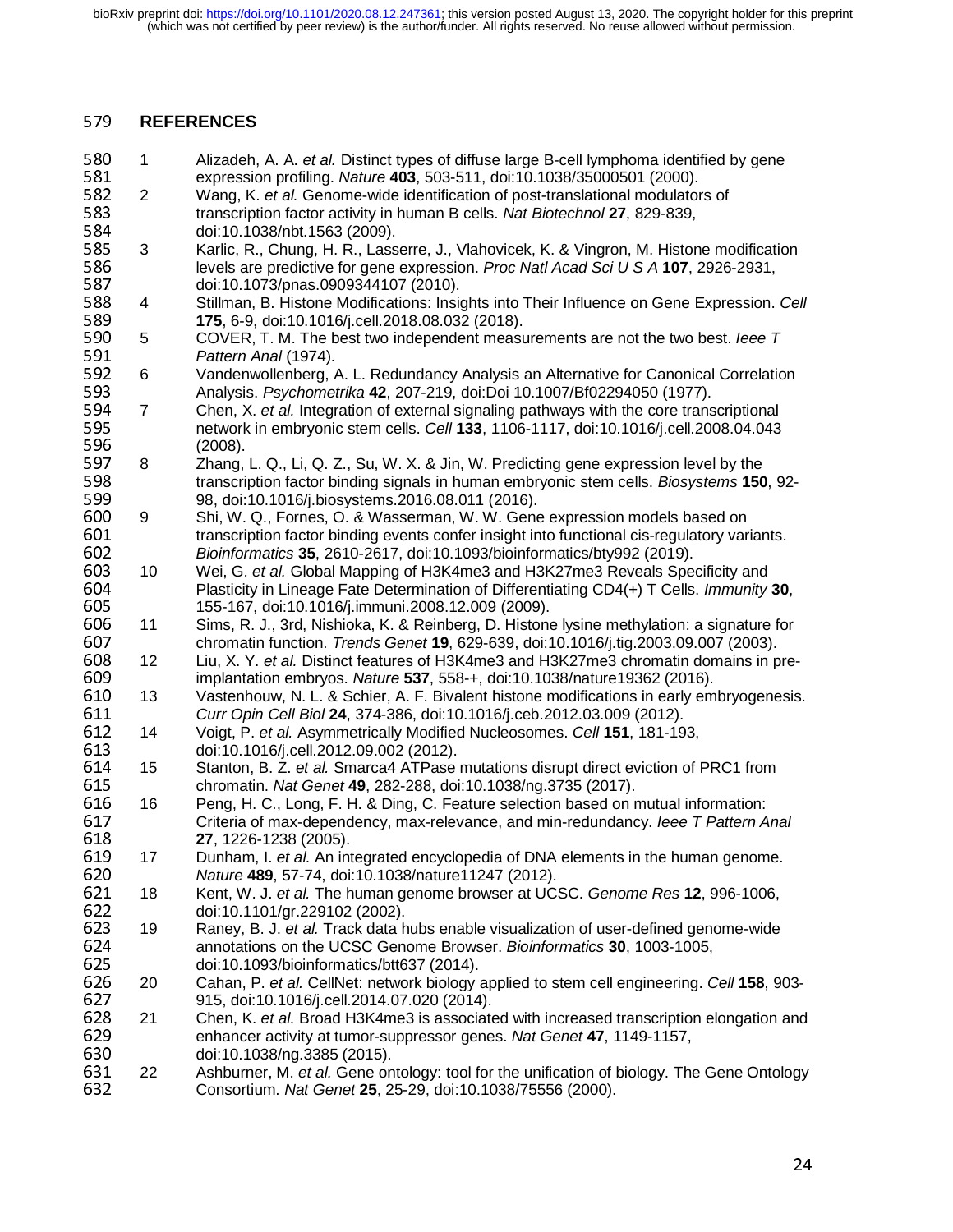| 633<br>634<br>635 | 23 | Chen, K. F. et al. Broad H3K4me3 is associated with increased transcription elongation<br>and enhancer activity at tumor-suppressor genes. Nat Genet 47, 1149-+,<br>doi:10.1038/ng.3385 (2015). |
|-------------------|----|-------------------------------------------------------------------------------------------------------------------------------------------------------------------------------------------------|
| 636               | 24 | Hnisz, D. et al. Super-Enhancers in the Control of Cell Identity and Disease. Cell 155,                                                                                                         |
| 637<br>638        | 25 | 934-947, doi:10.1016/j.cell.2013.09.053 (2013).<br>Phillips, J. E. & Corces, V. G. CTCF: master weaver of the genome. Cell 137, 1194-1211,                                                      |
| 639               |    | doi:10.1016/j.cell.2009.06.001 (2009).                                                                                                                                                          |
| 640<br>641        | 26 | Zuin, J. et al. Cohesin and CTCF differentially affect chromatin architecture and gene<br>expression in human cells. Proc Natl Acad Sci U S A 111, 996-1001,                                    |
| 642               |    | doi:10.1073/pnas.1317788111 (2014).                                                                                                                                                             |
| 643<br>644        | 27 | You, L. R. et al. Suppression of Notch signalling by the COUP-TFII transcription factor<br>regulates vein identity. Nature 435, 98-104, doi:10.1038/nature03511 (2005).                         |
| 645               | 28 | Lujan, E., Chanda, S., Ahlenius, H., Sudhof, T. C. & Wernig, M. Direct conversion of                                                                                                            |
| 646               |    | mouse fibroblasts to self-renewing, tripotent neural precursor cells. Proc Natl Acad Sci U                                                                                                      |
| 647               |    | S A 109, 2527-2532, doi:10.1073/pnas.1121003109 (2012).                                                                                                                                         |
| 648               | 29 | Pekowska, A. et al. Gain of CTCF-Anchored Chromatin Loops Marks the Exit from Naive                                                                                                             |
| 649               |    | Pluripotency. Cell Syst 7, 482-495 e410, doi:10.1016/j.cels.2018.09.003 (2018).                                                                                                                 |
| 650               | 30 | Takahashi, K. & Yamanaka, S. Induction of pluripotent stem cells from mouse embryonic                                                                                                           |
| 651               |    | and adult fibroblast cultures by defined factors. Cell 126, 663-676,                                                                                                                            |
| 652               |    | doi:10.1016/j.cell.2006.07.024 (2006).                                                                                                                                                          |
| 653               | 31 | Aasen, T. et al. Efficient and rapid generation of induced pluripotent stem cells from                                                                                                          |
| 654               |    | human keratinocytes. Nat Biotechnol 26, 1276-1284, doi:10.1038/nbt.1503 (2008).                                                                                                                 |
| 655               | 32 | Loh, Y. H. et al. Reprogramming of T cells from human peripheral blood. Cell Stem Cell                                                                                                          |
| 656               |    | 7, 15-19, doi:10.1016/j.stem.2010.06.004 (2010).                                                                                                                                                |
| 657               | 33 | Kim, J. B. et al. Oct4-induced pluripotency in adult neural stem cells. Cell 136, 411-419,                                                                                                      |
| 658               |    | doi:10.1016/j.cell.2009.01.023 (2009).                                                                                                                                                          |
| 659               | 34 | Benayoun, B. A. et al. H3K4me3 Breadth Is Linked to Cell Identity and Transcriptional                                                                                                           |
| 660               |    | Consistency. Cell 158, 673-688, doi:10.1016/j.cell.2014.06.027 (2014).                                                                                                                          |
| 661               | 35 | Chen, K. et al. Broad H3K4me3 is associated with increased transcription elongation and                                                                                                         |
| 662               |    | enhancer activity at tumor-suppressor genes. Nat Genet, doi:10.1038/ng.3385 (2015).                                                                                                             |
| 663               | 36 | Whyte, W. A. et al. Master Transcription Factors and Mediator Establish Super-                                                                                                                  |
| 664               |    | Enhancers at Key Cell Identity Genes. Cell 153, 307-319, doi:10.1016/j.cell.2013.03.035                                                                                                         |
| 665               |    | (2013).                                                                                                                                                                                         |
| 666               | 37 | Bell, A. C., West, A. G. & Felsenfeld, G. The protein CTCF is required for the enhancer                                                                                                         |
| 667               |    | blocking activity of vertebrate insulators. Cell 98, 387-396 (1999).                                                                                                                            |
| 668               | 38 | Guo, Y. et al. CRISPR Inversion of CTCF Sites Alters Genome Topology and                                                                                                                        |
| 669               |    | Enhancer/Promoter Function. Cell 162, 900-910, doi:10.1016/j.cell.2015.07.038 (2015).                                                                                                           |
| 670               | 39 | Haarhuis, J. H. I. et al. The Cohesin Release Factor WAPL Restricts Chromatin Loop                                                                                                              |
| 671               |    | Extension. Cell 169, 693-707, doi:10.1016/j.cell.2017.04.013 (2017).                                                                                                                            |
| 672               | 40 | Sanborn, A. L. et al. Chromatin extrusion explains key features of loop and domain                                                                                                              |
| 673               |    | formation in wild-type and engineered genomes. Proc Natl Acad Sci U S A 112, E6456-                                                                                                             |
| 674               | 41 | 6465, doi:10.1073/pnas.1518552112 (2015).                                                                                                                                                       |
| 675               |    | Heath, H. et al. CTCF regulates cell cycle progression of alphabeta T cells in the thymus.<br>EMBO J 27, 2839-2850, doi:10.1038/emboj.2008.214 (2008).                                          |
| 676<br>677        | 42 | Watson, L. A. et al. Dual effect of CTCF loss on neuroprogenitor differentiation and                                                                                                            |
| 678               |    | survival. J Neurosci 34, 2860-2870, doi:10.1523/JNEUROSCI.3769-13.2014 (2014).                                                                                                                  |
| 679               | 43 | Gomez-Velazquez, M. et al. CTCF counter-regulates cardiomyocyte development and                                                                                                                 |
| 680               |    | maturation programs in the embryonic heart. PLoS Genet 13, e1006985,                                                                                                                            |
| 681               |    | doi:10.1371/journal.pgen.1006985 (2017).                                                                                                                                                        |
| 682               | 44 | Soshnikova, N., Montavon, T., Leleu, M., Galjart, N. & Duboule, D. Functional analysis of                                                                                                       |
| 683               |    | CTCF during mammalian limb development. Dev Cell 19, 819-830,                                                                                                                                   |
| 684               |    | doi:10.1016/j.devcel.2010.11.009 (2010).                                                                                                                                                        |
| 685               | 45 | Cheung, K. L. et al. Distinct Roles of Brd2 and Brd4 in Potentiating the Transcriptional                                                                                                        |
| 686               |    | Program for Th17 Cell Differentiation. Mol Cell 65, 1068-1080 e1065,                                                                                                                            |
| 687               |    | doi:10.1016/j.molcel.2016.12.022 (2017).                                                                                                                                                        |
|                   |    |                                                                                                                                                                                                 |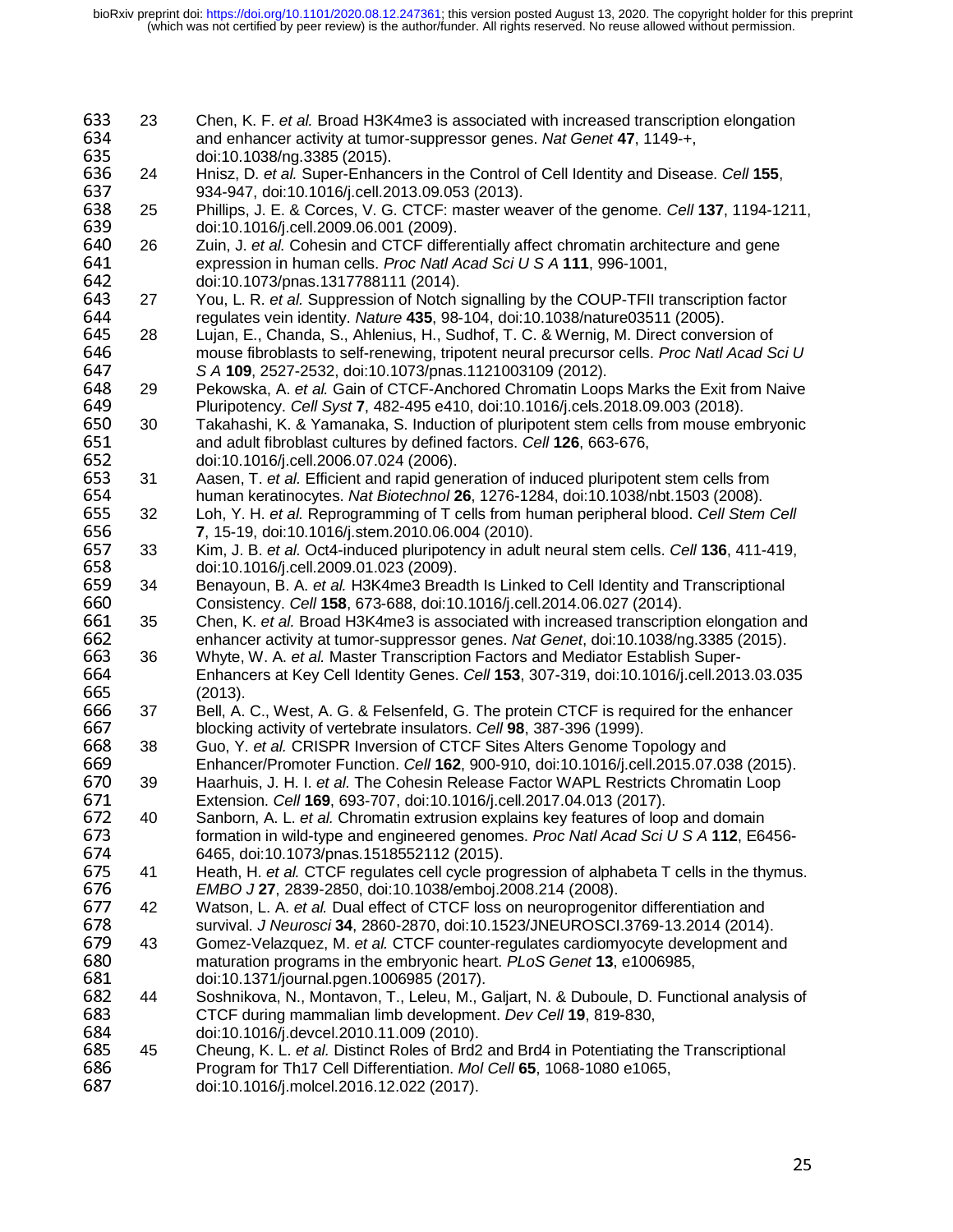- 688 46 Ren, G. *et al.* CTCF-Mediated Enhancer-Promoter Interaction Is a Critical Regulator of 689<br>689 Cell-to-Cell Variation of Gene Expression. *Mol Cell* 67, 1049-1058 e1046, 689 Cell-to-Cell Variation of Gene Expression. *Mol Cell* **67**, 1049-1058 e1046,<br>690 doi:10.1016/j.molcel.2017.08.026 (2017).
- 690 doi:10.1016/j.molcel.2017.08.026 (2017).<br>691 47 Nora. E. P. et al. Targeted Degradation of <sup>691</sup>47 Nora, E. P. *et al.* Targeted Degradation of CTCF Decouples Local Insulation of
- 692 Chromosome Domains from Genomic Compartmentalization. *Cell* **169**, 930-944 e922, 693<br>693 doi:10.1016/j.cell.2017.05.004 (2017). 693 doi:10.1016/j.cell.2017.05.004 (2017).<br>694 48 Li, T. *et al.* CTCF regulates allelic expr
- 694 48 Li, T. *et al.* CTCF regulates allelic expression of Igf2 by orchestrating a promoter-<sup>695</sup>polycomb repressive complex 2 intrachromosomal loop. *Mol Cell Biol* **<sup>28</sup>**, 6473-6482,
- 696 doi:10.1128/MCB.00204-08 (2008).<br>697 49 Yokoyama, A. *et al.* Leukemia proto 697 49 Yokoyama, A. *et al.* Leukemia proto-oncoprotein MLL forms a SET1-like histone<br>698 methyltransferase complex with menin to regulate Hox gene expression. *Mol Cel* <sup>698</sup>methyltransferase complex with menin to regulate Hox gene expression. *Mol Cell Biol* **<sup>24</sup>**,
- 699 5639-5649, doi:10.1128/Mcb.24.13.5639-5649.2004 (2004).<br>700 50 Zuin, J. et al. Cohesin and CTCF differentially affect chromat 700 50 Zuin, J. et al. Cohesin and CTCF differentially affect chromatin architecture and gene<br>701 expression in human cells. P Natl Acad Sci USA 111, 996-1001, 701 expression in human cells. *P Natl Acad Sci USA* 111, 996-1001,<br>702 doi:10.1073/pnas.1317788111 (2014).
- 702 doi:10.1073/pnas.1317788111 (2014).<br>703 51 Turner. J. & Crosslev. M. The CtBP far
- 703 51 Turner, J. & Crossley, M. The CtBP family: enigmatic and enzymatic transcriptional co-<br>704 repressors. Bioessavs 23. 683-690. doi:DOI 10.1002/bies.1097 (2001). <sup>704</sup>repressors. *Bioessays* **<sup>23</sup>**, 683-690, doi:DOI 10.1002/bies.1097 (2001). 705
-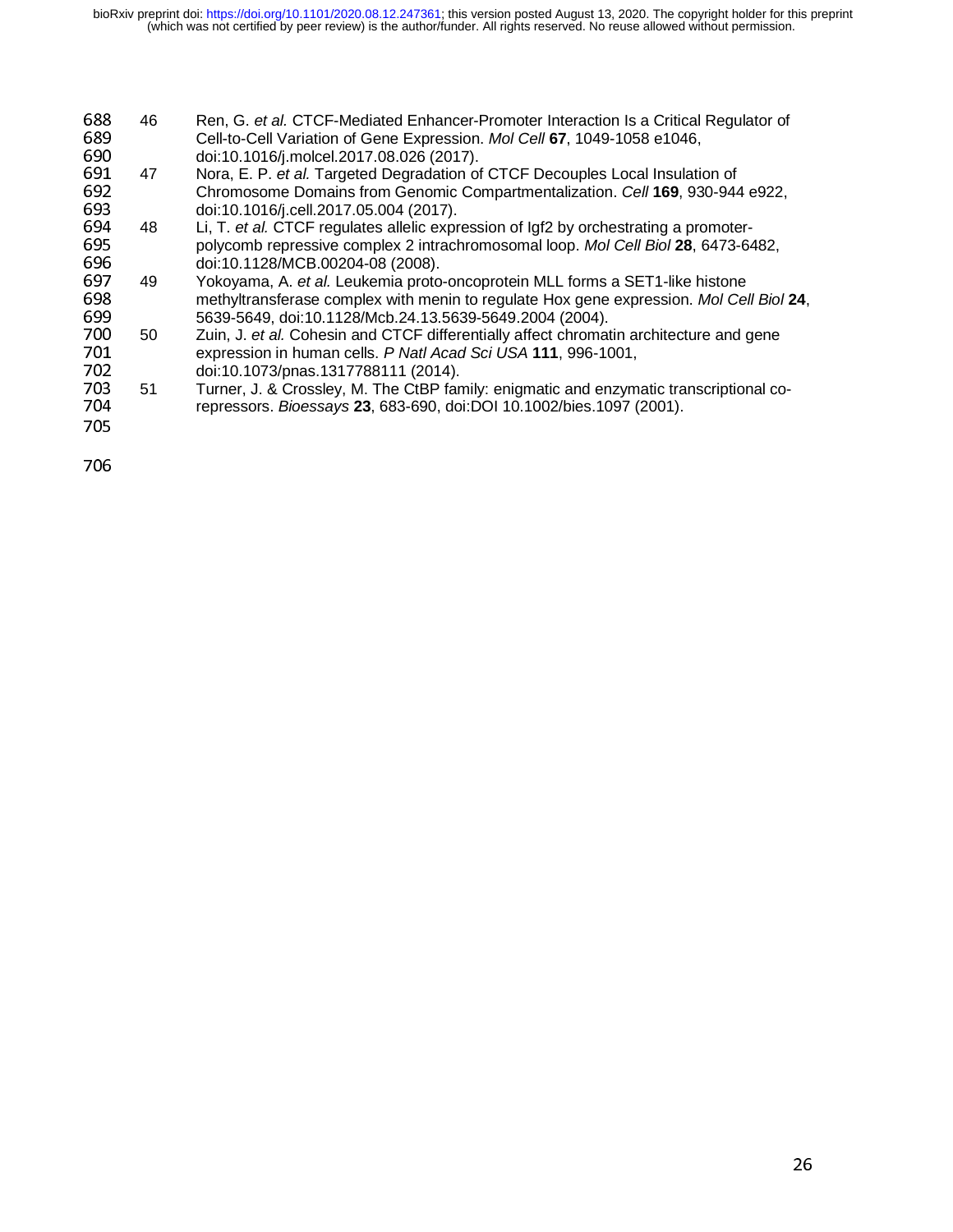Figure 1



**Figure 1. The MACMIC method to define mutual information redundancy of colocalizations between genomic features**. (**A**) Scatter plot to show mutual information value and the number of colocalization for each of 225 feature pairs derived from 6 features that form 15 combinations with each other in each of 15 human primary cell types. **(B)** The workflow to calculate the MACMIC score. (**C**) Scatter plot to show MACMIC score and mutual information value for each of 225 feature pairs derived from 6 features that form 15 combinations with each other in each of 15 human primary cell types. Color scale indicates the number of colocalizations between each pair of features. (**D**) Scatter plot to show MACMIC score and mutual information value between each pair of features. 3160 feature pairs derived from 80 features in H1-hESC were plotted. Color scale indicates the number of colocalizations between each pair of features.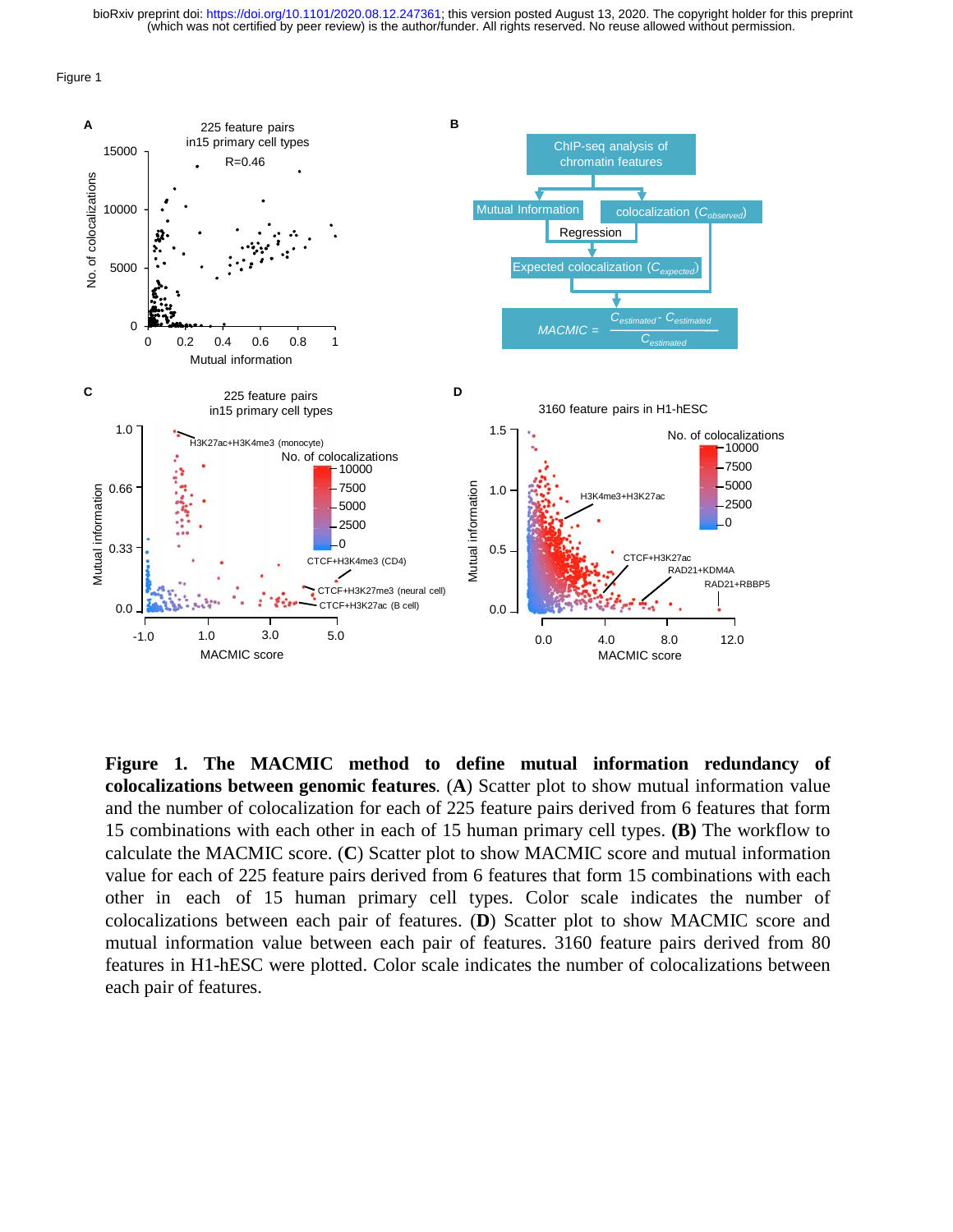



**Figure 2. MACMIC reveals minimal information redundancy of frequent colocalizations between CTCF binding sites and super-enhancers**. **(A)** Bar plot to show MACMIC scores between H3K4me3 and H3K27me3 in individual human primary cell types. (**B**) MACMIC scores between H3K27ac and individual other chromatin features in H1-hESC. (**C**) MACMIC scores between H3K27ac and individual other chromatin features in 14 human somatic primary cell types. Error bars indicate the standard deviation of MACMIC scores across cell types. (**D**) Percentage of enhancers that coincided with CTCF binding sites in 15 human primary cell types. Enhancers were divided into individual groups on the base of their H3K27ac width. Each group contains 500 enhancers, e.g. rank 1 contains the widest 500 enhancers; rank 2 contains the 501st to 1000th widest enhancers.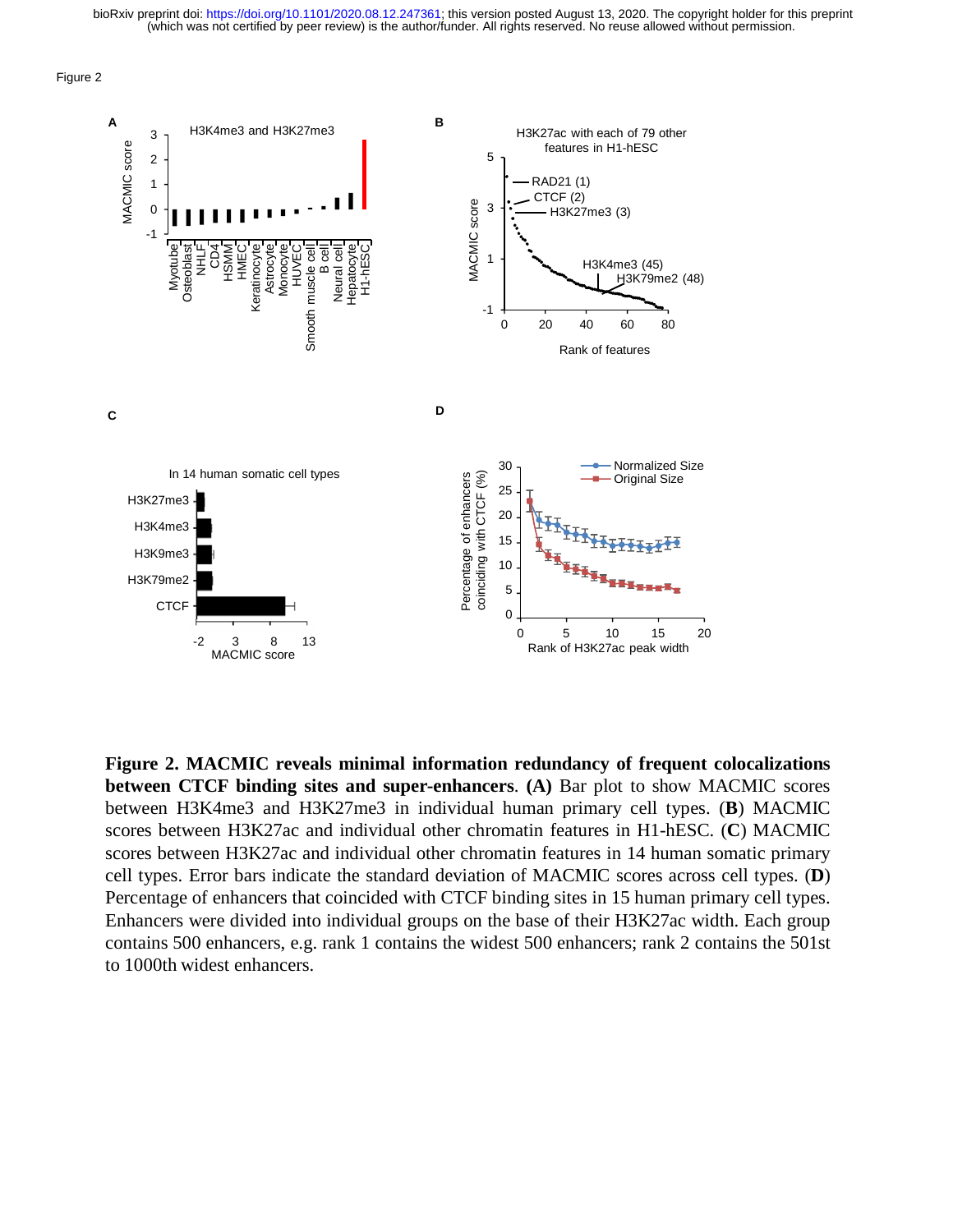Figure 3

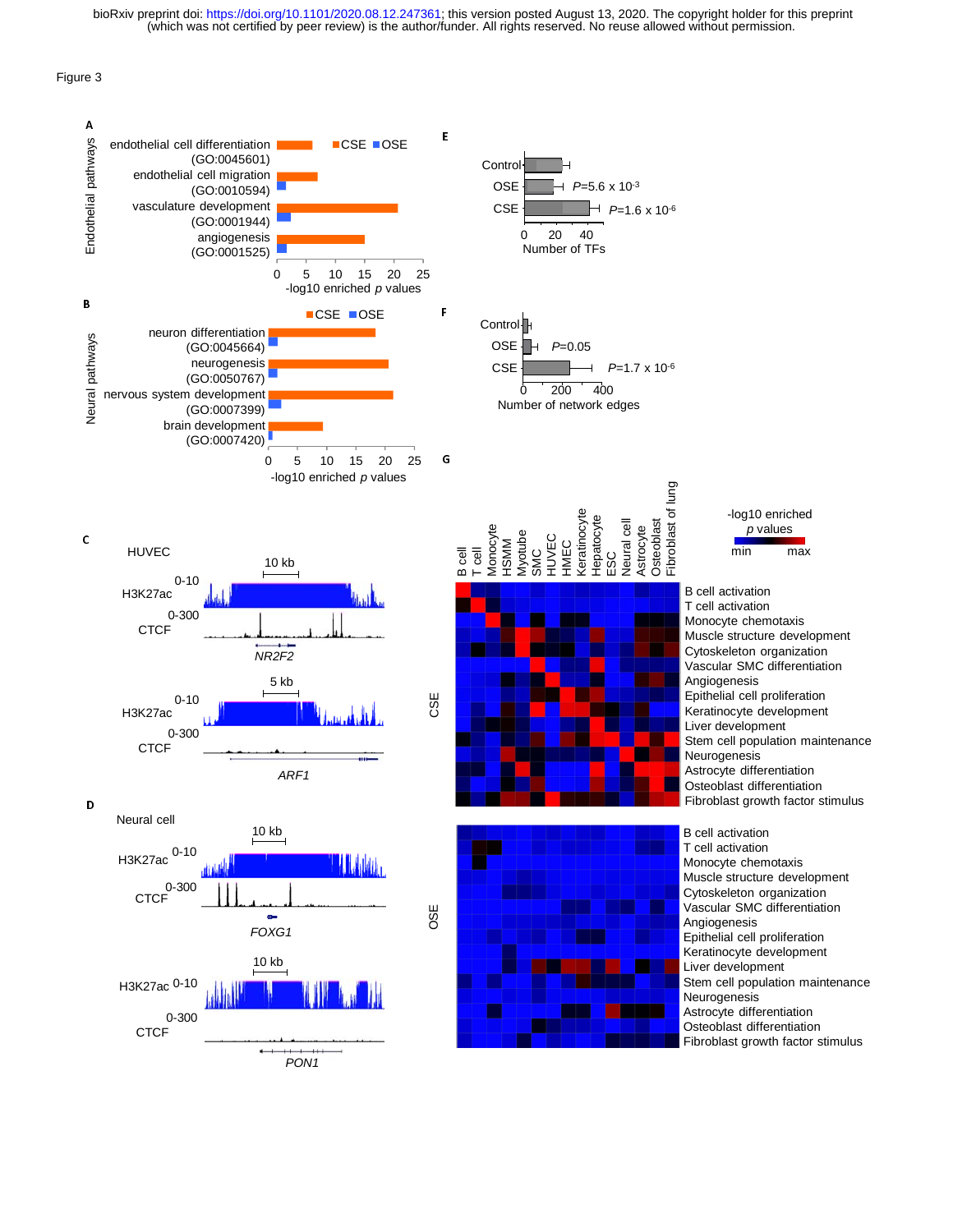**Figure 3. CTCF-associated super-enhancers mark cell identity genes**. (**A-B**) Individual pathways enriched in CSEs or OSEs genes in HUVECs **(A)** or neural cells **(B)**. (**C-D**) ChIP-Seq signals for H3K27ac and CTCF at CSE gene NR2F2 and OSE gene ARF1 in HUVECs (**C**) and CSE gene FOXG1 and OSE gene PON1 in neural cells (**D**). (**E-F**) The number of transcription factors within each gene group **(E)** and the number of network edges within each gene group **(F)** in 15 human primary cell types. Error bars indicate the standard deviation across cell types. Each gene group was defined to have the same number of genes. P values were determined by Wilcoxon test in comparison to the control group. (**G**) Heatmap to show -log10 enrichment P values of cell type related pathways (rows) in CSEs genes (top panel) or OSEs genes (bottom panel) defined in each cell type (columns).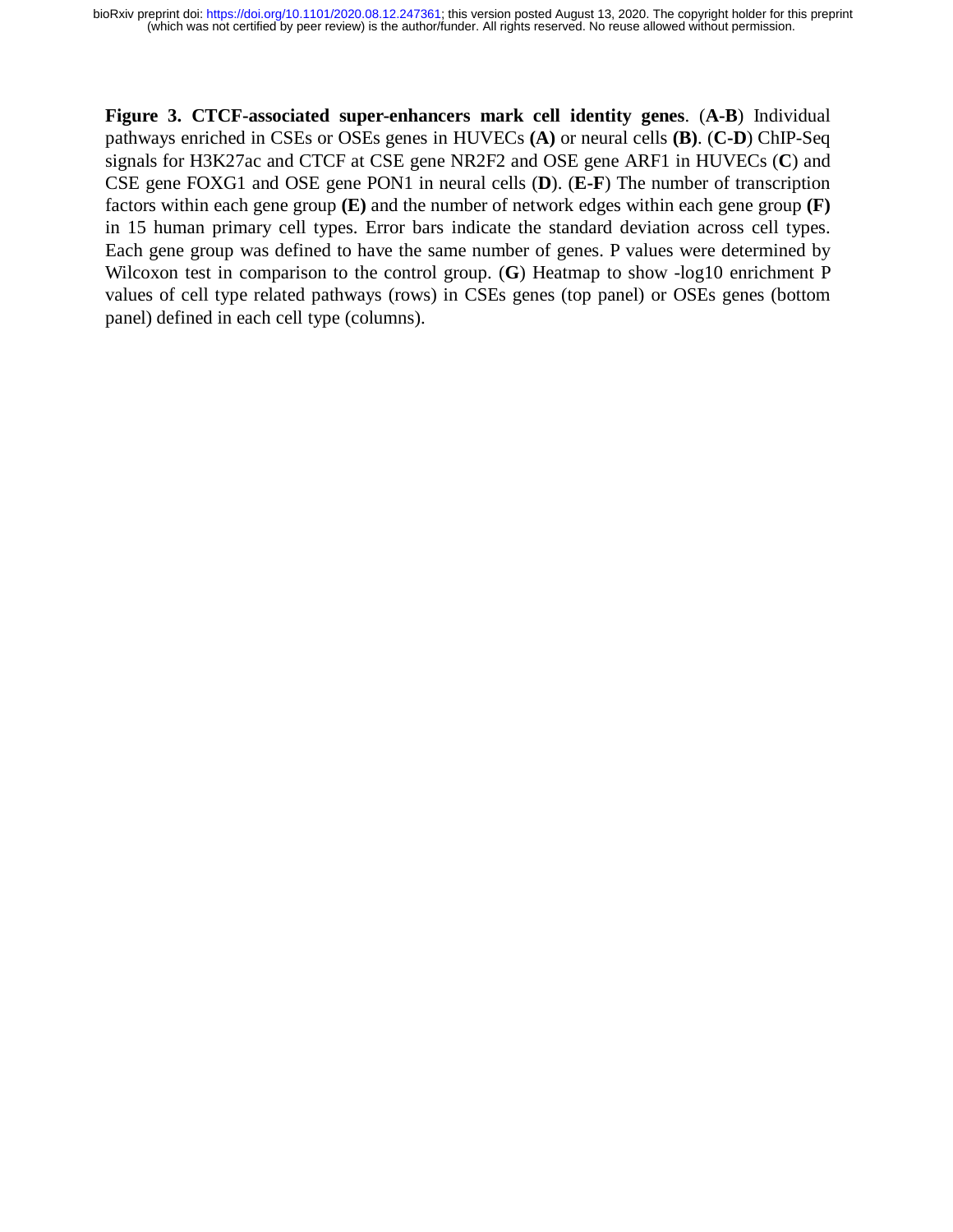Figure 4

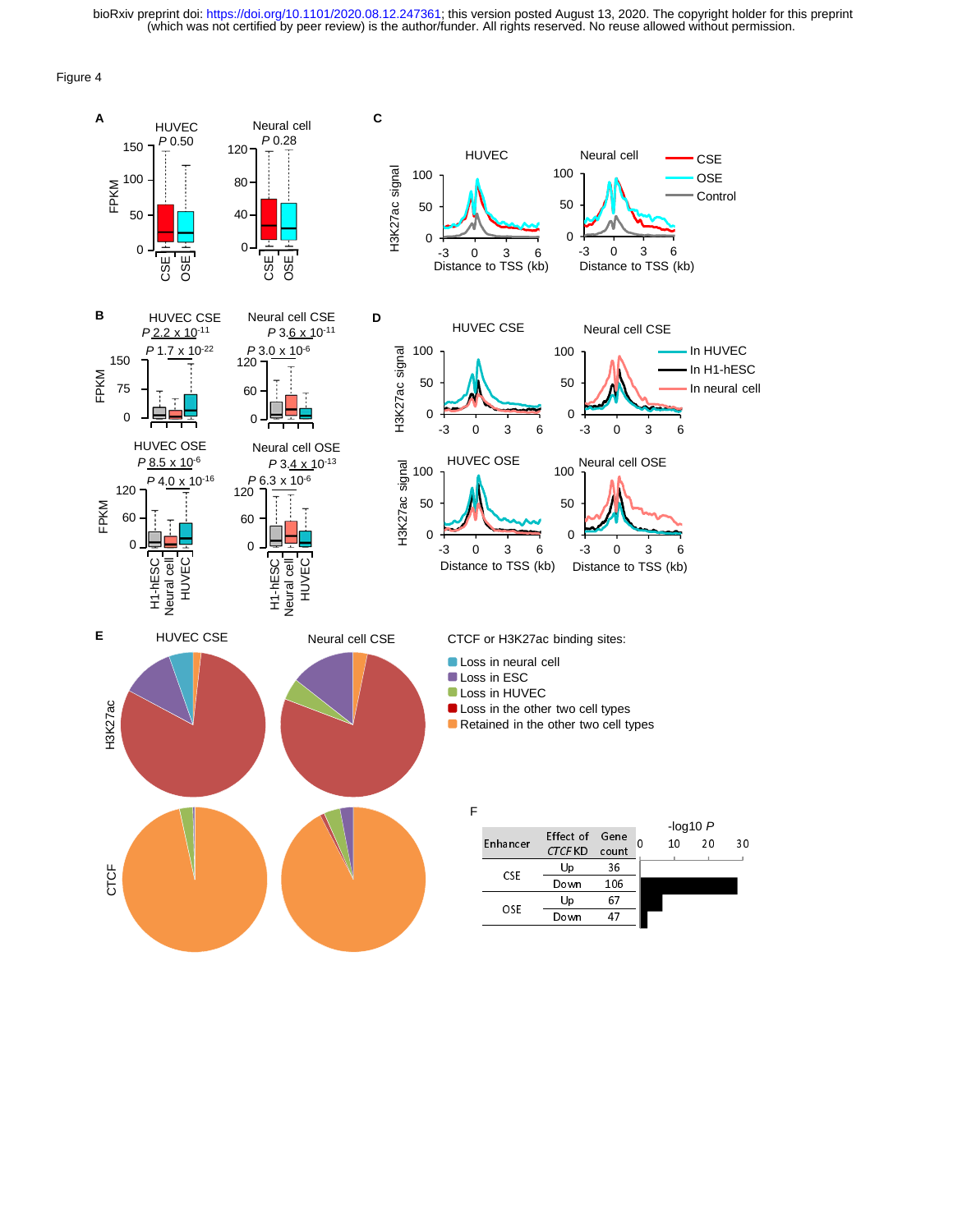**Figure 4. CTCF is linked to the activation of enhancers.** (**A**) Box plot to show RNA expressions of HUVEC (left panel) and neural cell (right panel) CSEs genes and OSEs genes in cell types that defined them. (**B**) Box plot to show RNA expressions of CSE genes (top panels) and OSE genes (bottom panels) in neural cell, HUVEC, and H1-hESC. CSEs and OSEs were defined in HUVEC (left panels) or neural cells (right panels) (**C**) H3K27ac signals at HUVEC (left panel) and neural cell (right panel) CSEs genes, OSEs genes, and control genes in the cell type that defined these gene groups. **(D)** H3K27ac signals at CSE genes (top panels) and OSE genes (bottom panels) in HUVEC, H1-hESC, and neural cells. CSEs and OSEs were defined in HUVEC (left panels) or neural cells (right panels). **(E)** Pie charts to show binding status of CTCF at HUVEC CSEs in neural cells or embryonic stem cells (top left), binding status of CTCF at neural cell CSEs in HUVEC or embryonic stem cells (top right), H3K27ac status at HUVEC CSEs in neural cells or embryonic stem cells (bottom left), and H3K27ac status at neural cell CSEs in HUVEC or embryonic stem cells (bottom right). (**F**) Barplot to show –log10 enrichment P values of CSE genes or OSE genes in the genes up or down regulated by shCTCF in HeLa cells. P values were determined by Wilcoxon test (A, B, E, F).